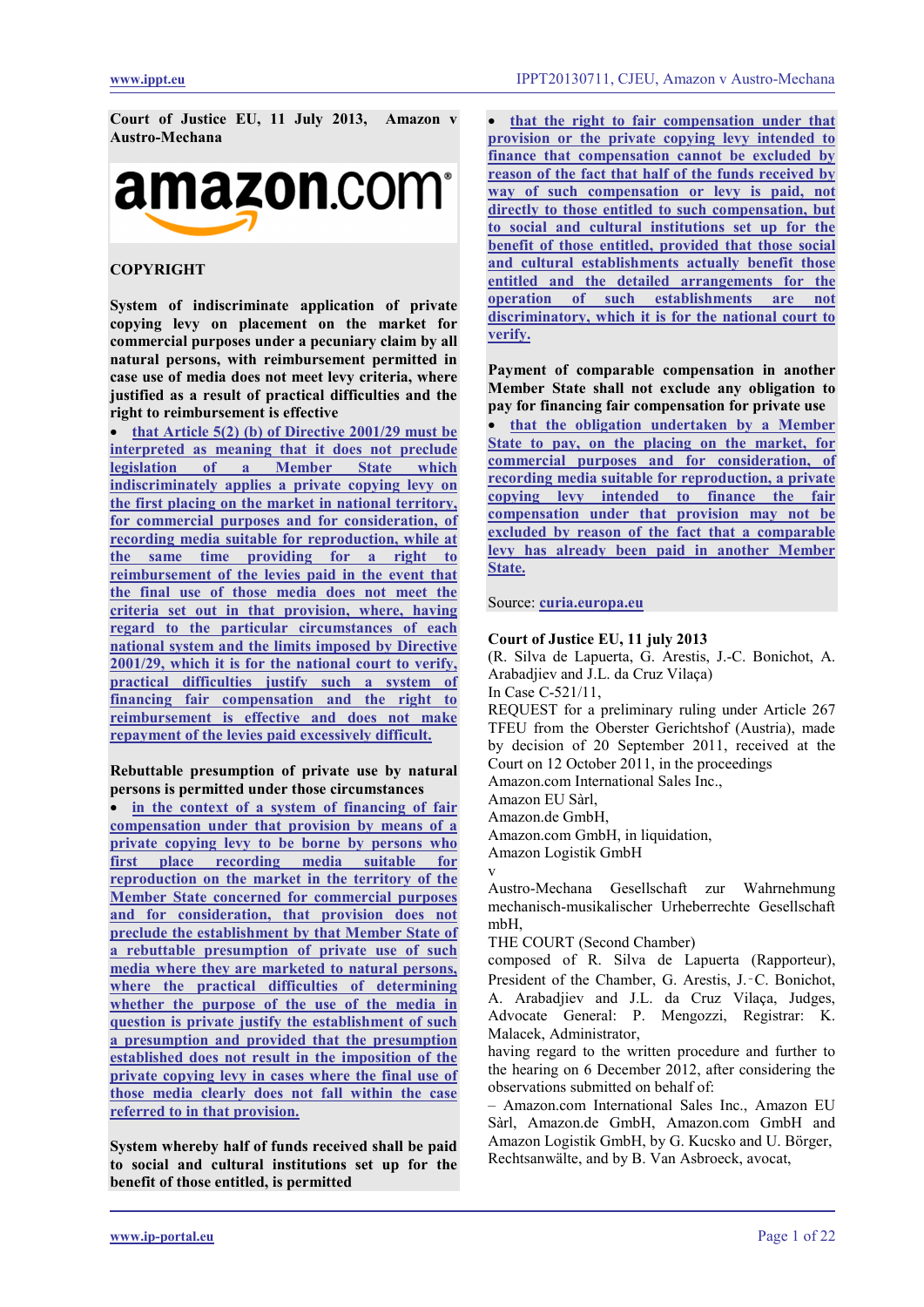– Austro-Mechana Gesellschaft zur Wahrnehmung mechanisch-musikalischer Urheberrechte Gesellschaft mbH, by M. Walter, Rechtsanwalt, and U. Sedlaczek,

– the Austrian Government, by A. Posch, acting as Agent,

– the French Government, by G. de Bergues and S. Menez, acting as Agents,

– the Polish Government, by B. Majczyna, M. Szpunar and M. Drwięcki, acting as Agents,

– the Finnish Government, by M. Pere, acting as Agent, – the European Commission, by J. Samnadda and F. Bulst, acting as Agents,

after hearing the **[Opinion of the Advocate General](#page-7-1)** at the sitting on 7 March 2013,

gives the following

## **Judgment**

1 This request for a preliminary ruling concerns the interpretation of Article 5(2)(b) of Directive 2001/29/EC of the European Parliament and of the Council of 22 May 2001 on the harmonisation of certain aspects of copyright and related rights in the information society (OJ 2001 L 167, p. 10).

2 The request was made in proceedings brought by Amazon.com International Sales Inc., Amazon EU Sàrl, Amazon.de GmbH, Amazon.com GmbH, in liquidation, and Amazon Logistik GmbH (together 'Amazon') against Austro-Mechana Gesellschaft zur mechanisch-musikalischer Urheberrechte Gesellschaft mbH ('Austro- Mechana') concerning a demand by the latter for payment of the remuneration due as a result of the placing on the market of recording media under the Austrian legislation.

# **Legal context**

# **European Union law**

3 According to recitals 10, 11 and 35 in the preamble to Directive 2001/29:

*'(10) If authors or performers are to continue their creative and artistic work, they have to receive an appropriate reward for the use of their work, as must producers in order to be able to finance this work. The investment required to produce products such as phonograms, films or multimedia products, and services such as "on-demand" services, is considerable. Adequate legal protection of intellectual property rights is necessary in order to guarantee the availability of such a reward and provide the opportunity for satisfactory returns on this investment.*

*(11) A rigorous, effective system for the protection of copyright and related rights is one of the main ways of ensuring that European cultural creativity and production receive the necessary resources and of safeguarding the independence and dignity of artistic creators and performers.*

### *[...]*

*(35) In certain cases of exceptions or limitations, rightholders should receive fair compensation to compensate them adequately for the use made of their protected works or other subject-matter. When determining the form, detailed arrangements and possible level of such fair compensation, account*  *should be taken of the particular circumstances of each case. When evaluating these circumstances, a valuable criterion would be the possible harm to the rightholders resulting from the act in question. In cases where rightholders have already received payment in some other form, for instance as part of a licence fee, no specific or separate payment may be due. The level of fair compensation should take full account of the degree of use of technological protection measures referred to in this Directive. In certain situations where the prejudice to the rightholder would be minimal, no obligation for payment may arise.'*

4 Article 2 of that directive provides:

*'Member States shall provide for the exclusive right to authorise or prohibit direct or indirect, temporary or permanent reproduction by any means and in any form, in whole or in part:*

*(a) for authors, of their works;*

*(b) for performers, of fixations of their performances; (c) for phonogram producers, of their phonograms;*

*(d) for the producers of the first fixations of films, in respect of the original and copies of their films;*

*(e) for broadcasting organisations, of fixations of their broadcasts, whether those broadcasts are transmitted by wire or over the air, including by cable or satellite.'* Article 5 of that directive, entitled 'Exemptions and restrictions', provides in paragraph 2:

*'Member States may provide for exceptions or limitations to the reproduction right provided for in Article 2 in the following cases:*

*[...]*

*(b) in respect of reproductions on any medium made by a natural person for private use and for ends that are neither directly nor indirectly commercial, on condition that the rightholders receive fair compensation which takes account of the application or nonapplication of technological measures referred to in Article 6 to the work or subjectmatter concerned;*

# *[...]'*

**Austrian law**

6 Paragraph 42 of the Law on Copyright (Urheberrechtsgesetz) of 9 April 1936 (BGBl. 111/1936), as amended by the new law of 2003 on copyright (Urheberrechtsgesetz-Novelle 2003 BGBl. I, 32/2003, 'the UrhG'), reads:

*'Any person may make single copies, on paper or a similar medium, of a work for personal use.*

*[...]*

*4. Any natural person may make single copies of a work on media other than those mentioned in subparagraph 1 for private use and for purposes which are not directly or indirectly commercial.*

*[...]'*

7 Article 42b of the UrhG provides:

*'1. Where it is to be anticipated that, by reason of its nature, a work which has been broadcast, made available to the public or captured on an image or sound recording medium manufactured for commercial purposes will be reproduced for personal or private use by being recorded on an image or sound recording medium pursuant to Paragraph 42(2) to (7), the author*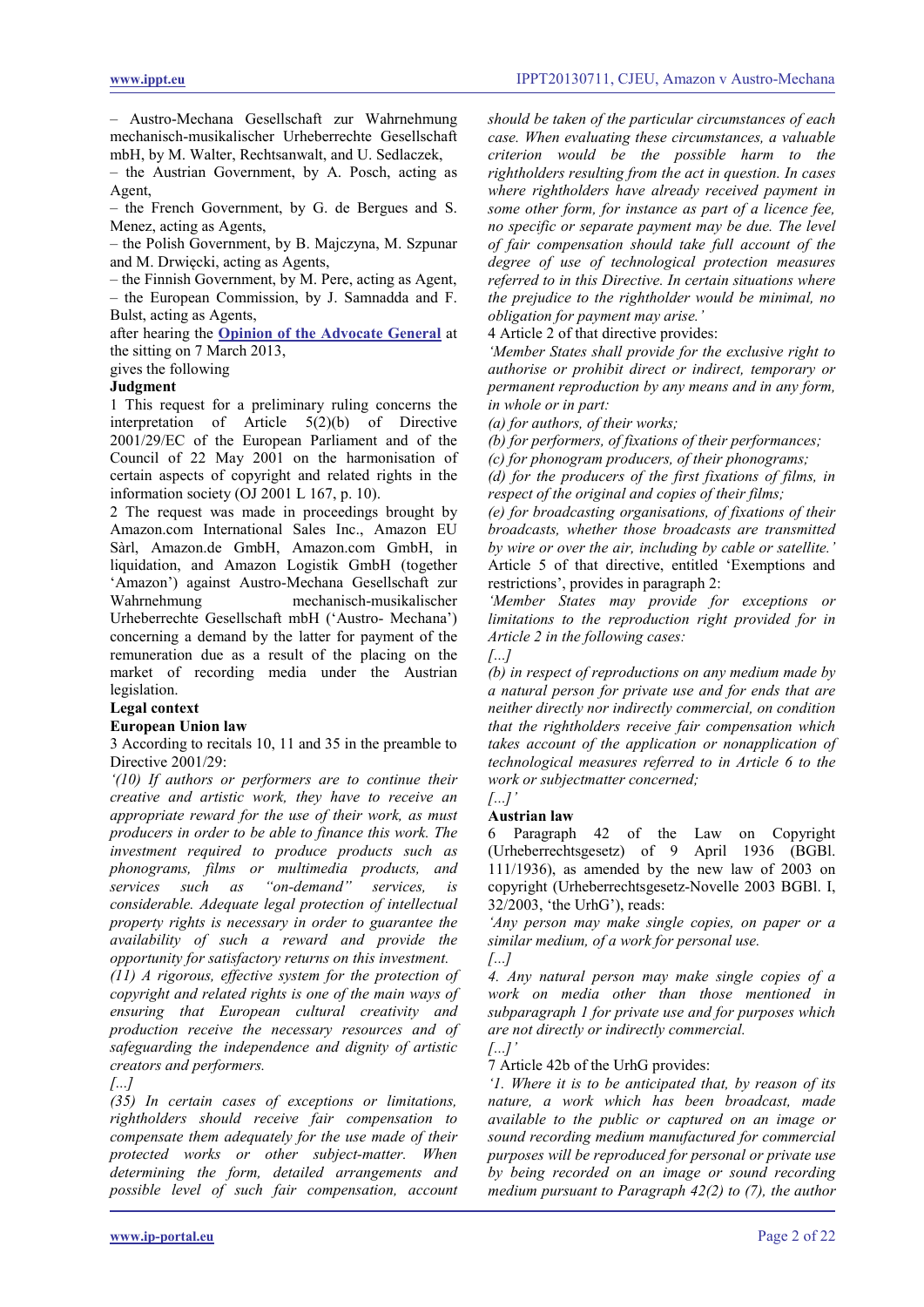*shall be entitled to equitable remuneration (blank cassette levy) in respect of recording material placed on the domestic market on a commercial basis and for consideration; blank image or sound recording media suitable for such reproduction or other image or sound recording media intended for that purpose shall be deemed to constitute recording material.*

*[…]*

*3. The following persons shall be required to pay equitable remuneration: (1) as regards remuneration for blank cassettes and equipment, persons who, acting on a commercial basis and for consideration, are first to place the recording material or reproduction equipment on the market in national territory;*

*[…]*

*5. Only copyright collecting societies can exercise the right to remuneration laid down in subparagraphs 1 and 2.*

*6. Copyright collecting societies shall be required to repay the equitable remuneration:*

*(1) to persons who export abroad recording media or equipment before it is sold to the final consumer;*

*(2) to persons who use recording media for a reproduction with the authorisation of the rightholder; indications to this effect are sufficient.'*

8 Paragraph 13 of the Austrian Law on collecting societies (Verwertungsgesellschaftengesetz; 'the VerwGesG') of 13 January 2006 (BGBl. I, 9/2006), provides:

*'1. Collecting societies may create institutions for social and cultural purposes for the beneficiaries which they represent and for their family members.*

*2. Collecting societies which exercise the right to remuneration for blank cassettes shall create institutions for social or cultural purposes and pay to them 50% of the funds generated by that remuneration, minus the relevant administration costs. […]*

*3. Collecting societies must establish strict rules concerning the sums paid by their institutions for social and cultural purposes.*

*4. As regards the funds paid to social and cultural institutions deriving from remuneration in respect of blank cassettes, the federal Chancellor may determine, by regulation, the circumstances to be taken into account by the rules to be established under subparagraph 3. That regulation must ensure, inter alia, that:*

*(1) there is a fair balance between the sums allocated to social institutions and those allocated to cultural institutions;*

*(2) in the case of social establishments, it is possible, primarily, to provide support for rightholders suffering hardship;*

*(3) the sums allocated to cultural establishments are used to promote the interests of rightholders.'*

**The dispute in the main proceedings and the questions referred for a preliminary ruling**

9 Austro-Mechana is a copyright collecting society which exercises rights of authors and holders of related rights to receive payment of the remuneration for recording media under Paragraph 42b(1) of the UhrG.

10 Amazon is an international group which sells products via the internet, including recording media within the meaning of the above provision.

11 In response to orders placed via the internet by customers in Austria who concluded contracts for that purpose, initially with Amazon.com International Sales Inc., established in the United States, and subsequently with Amazon EU Sàrl, established in Luxembourg, from May 2006 onwards Amazon placed recording media on the market in Austria within the meaning of Paragraph 42b(1) of the UhrG.

12 Austro-Mechana brought an action against Amazon before the Handelsgericht Wien for the payment on the basis of joint and several liability of equitable remuneration within the meaning of Paragraph 42b(1) of the UhrG for recording media placed on the market in Austria from 2002 to 2004.

13 The amount claimed by Austro-Mechana for recording media placed on the market in the first half of 2004 was EUR 1 856 275. For the remainder of the period to which its claim for payment relates, Austro-Mechana sought an order requiring Amazon to provide the accounting data necessary for it to quantify its claim.

14 In its interim judgment, the Handelsgericht Wien granted the application for an order to produce accounts and reserved its decision on the claim for payment. As that judgment was upheld on appeal, Amazon brought the matter before the Oberster Gerichtshof as the court of final resort.

15 It is against that background that the Oberster Gerichtshof decided to stay the proceedings before it and to refer the following questions to the Court for a preliminary ruling:

*'1. Can a legislative scheme be regarded as establishing "fair compensation" for the purposes of Article 5(2)(b) of Directive 2001/29, where*

*(a) the persons entitled under Article 2 of Directive 2001/29 have a right to equitable remuneration, exercisable only through a collecting society, against persons who, acting on a commercial basis and for remuneration, are first to place on the domestic market recording media capable of reproducing the works of the rightholders,*

*(b) this right applies irrespective of whether the media are marketed to intermediaries, to natural or legal persons for use other than for private purposes or to natural persons for use for private purposes, and*

*(c) the person who uses the media for reproduction with the authorisation of the rightholder or who prior to its sale to the final consumer re-exports the media has an enforceable right against the collecting society to obtain reimbursement of the remuneration?*

*2. If Question 1 is answered in the negative:*

*(a) Does a scheme establish "fair compensation" for the purposes of Article 5(2)(b) of Directive 2001/29 if the right specified in Question 1(a) applies only where recording media are marketed to natural persons who*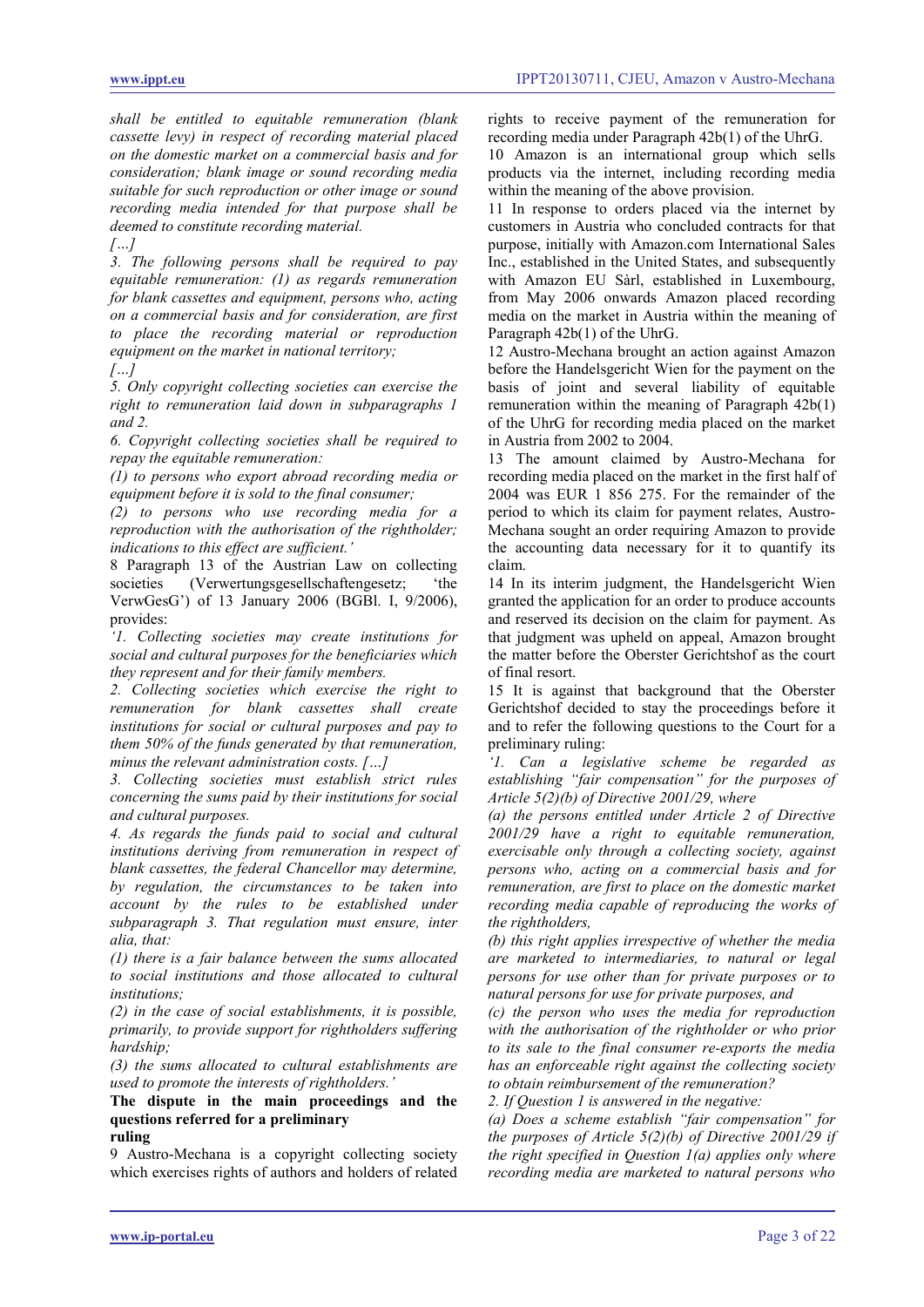*use the recording media to make reproductions for private purposes?*

*(b) If Question 2(a) is answered in the affirmative:*

*Where recording media are marketed to natural persons must it be assumed until the contrary is proven that they will use such media with a view to making reproductions for private purposes?*

*3. If Question 1 or 2(a) is answered in the affirmative:*

*Does it follow from Article 5 of Directive 2001/29 or other provisions of EU law that the right to be exercised by a collecting society to payment of fair compensation does not apply if, in relation to half of the funds received, the collecting society is required by law not to pay these to the persons entitled to compensation but to distribute them to social and cultural institutions?*

*4. If Question 1 or 2(a) is answered in the affirmative: Does Article 5(2)(b) of Directive 2001/29 or other provision of EU law preclude the right to be exercised by a collecting society to payment of fair compensation if in another Member State – possibly on a basis not in conformity with EU law – equitable remuneration for putting the media on the market has already been paid?'*

### **The questions referred for a preliminary ruling The first question**

16 By its first question, the referring court asks, essentially, whether Article 5(2)(b) of Directive 2001/29 must be interpreted as meaning that it precludes legislation of a Member State which indiscriminately applies a private copying levy on the first placing on the market in national territory, for commercial purposes and for consideration, of recording media suitable for reproduction, while at the same time providing for a right to reimbursement of the levies paid in the event that the final use of those media does not meet the criteria set out in that provision.

17 In that regard, it must be borne in mind that, under Article 2 of that directive, the Member

States are to provide for the exclusive right to authorise or prohibit direct or indirect, temporary or permanent reproduction by any means and in any form, in whole or in part of their works, of fixations of their performances, of their phonograms, of the original and copies of their films and of fixations of their broadcasts.

18 However, under Article 5(2)(b) of that directive, Member States may provide for an exception to that exclusive reproduction right in respect of reproductions on any medium made by a natural person for private use and for ends that are neither directly nor indirectly commercial (so-called 'private copying' exception).

19 The Court has held that, where Member States decide to introduce the private copying exception into their national law, they are required, in particular, to provide, pursuant to Article 5(2)(b), for the payment of 'fair compensation' to holders of the exclusive right of reproduction (see **[Case C-467/08 Padawan \[2010\]](http://www.boek9.nl/files/2010/IEPT20101021_HvJEU_Padawan_v_SGAE.pdf)  [ECR I-10055, paragraph 30](http://www.boek9.nl/files/2010/IEPT20101021_HvJEU_Padawan_v_SGAE.pdf)**, and **Case [C-462/09](http://www.boek9.nl/files/2011/IEPT20110616_HvJEU_Thuiskopie_v_Opus.pdf)  [Stichting de Thuiskopie \[2011\] ECR I-5331,](http://www.boek9.nl/files/2011/IEPT20110616_HvJEU_Thuiskopie_v_Opus.pdf)  [paragraph 22](http://www.boek9.nl/files/2011/IEPT20110616_HvJEU_Thuiskopie_v_Opus.pdf)**). 20 The Court has also held that, since

the provisions of Directive 2001/29 do not expressly address the issue of who is to pay that compensation, the Member States enjoy broad discretion when determining who must discharge that obligation (**[Stichting de Thuiskopie,](http://www.boek9.nl/files/2011/IEPT20110616_HvJEU_Thuiskopie_v_Opus.pdf) paragraph 23**). The same is true of the form, detailed arrangements and possible level of such compensation.

21 In the absence of sufficiently precise Community criteria in a directive to delimit the obligations under the directive, it is for the Member States to determine, in their own territory, what are the most relevant criteria for ensuring, within the limits imposed by European Union law and in particular by the directive concerned, compliance with that directive (see, as regards the derogation from the exclusive public lending right under Council Directive 92/100/EEC of 19 November 1992 on rental right and lending right and on certain rights related to copyright in the field of intellectual property (OJ 1992 L 346, p. 61), Case C-36/05 Commission v Spain [2006] ECR I-10313, paragraph 33 and case-law cited).

22 As stated in recital 35 of Directive 2001/29, when determining the form, detailed arrangements and possible level of such fair compensation, account should be taken of the particular circumstances of each case.

23 As regards the private copying exception under Article 5(2)(b) of that directive, the Court has held that, since the person who has caused the harm to the holder of the exclusive right of reproduction is the person who, for his private use, reproduces a protected work without seeking prior authorisation from that rightholder, it is, in principle, for that person to make good the harm related to that copying by financing the compensation which will be paid to that rightholder (**[Padawan, paragraph 45](http://www.boek9.nl/files/2010/IEPT20101021_HvJEU_Padawan_v_SGAE.pdf)**, **[and Stichting de](http://www.boek9.nl/files/2011/IEPT20110616_HvJEU_Thuiskopie_v_Opus.pdf)  [Thuiskopie, paragraph 26](http://www.boek9.nl/files/2011/IEPT20110616_HvJEU_Thuiskopie_v_Opus.pdf)**).

24 The Court has however accepted that, given the practical difficulties in identifying private users and obliging them to compensate the holders of the exclusive right of reproduction for the harm caused to them, it is open to the Member States to establish a *'private copying levy'* for the purposes of financing fair compensation, chargeable not to the private persons concerned but to those who have the digital reproduction equipment, devices and media and who, on that basis, in law or in fact, make that equipment available to private users or who provide copying services for them. Under such a system, it is the persons having that equipment who must discharge the private copying levy (**[Padawan, paragraph 46](http://www.boek9.nl/files/2010/IEPT20101021_HvJEU_Padawan_v_SGAE.pdf)**, and **[Stichting de Thuiskopie, paragraph 27](http://www.boek9.nl/files/2011/IEPT20110616_HvJEU_Thuiskopie_v_Opus.pdf)**).

25 The Court has, further, pointed out that, since that system enables the persons responsible for payment to pass on the amount of the private copying levy in the price charged for making the reproduction equipment, devices and media available, or in the price for the copying service supplied, the burden of the levy will ultimately be borne by the private user who pays that price, in a way consistent with the 'fair balance' between the interests of the holders of the exclusive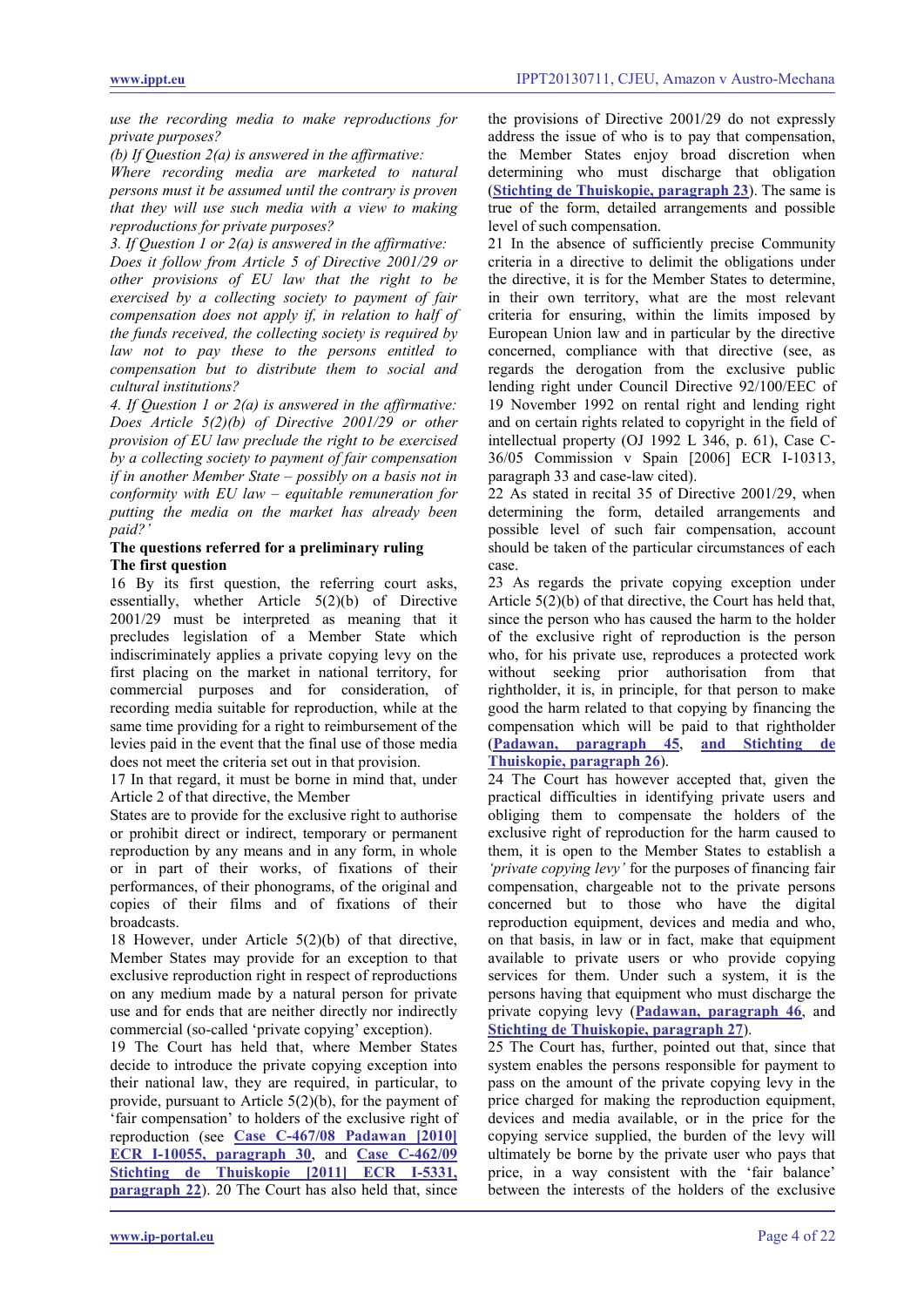right of reproduction and those of the users of the protected subject matter (**[Stichting de Thuiskopie,](http://www.boek9.nl/files/2011/IEPT20110616_HvJEU_Thuiskopie_v_Opus.pdf)  [paragraph 28](http://www.boek9.nl/files/2011/IEPT20110616_HvJEU_Thuiskopie_v_Opus.pdf)**).

26 In the present case, in the system established by Paragraph 42b of the UrhG for the financing of fair compensation within the meaning of Article 5(2)(b) of Directive 2001/29, the private copying levy is payable by those who make available, for commercial purposes and for consideration, recording media suitable for reproduction.

27 In principle, such a system, as has already been pointed out in paragraph 25 of the present judgment, enables the persons responsible for payment to pass on the amount of that levy in the sale price of those media, so that the burden of the levy is ultimately borne, in accordance with the requirement of a *'fair balance'*, by the private user who pays that price, if such a user is the final recipient.

28 The Court has held that a system for financing fair compensation such as that described in paragraphs 24 and 25 of this judgment is compatible with the requirements of a *'fair balance'* only if the digital reproduction equipment, devices and media concerned are liable to be used for private copying and, therefore, are likely to cause harm to the author of the protected work. There is therefore, having regard to those requirements, a necessary link between the application of the private copying levy to the digital reproduction equipment, devices and media and their use for private copying, such that the indiscriminate application of the private copying levy to all types of digital reproduction equipment, devices and media, including in the case where they are acquired by persons other than natural persons for purposes clearly unrelated to private copying, does not comply with Article 5(2) of Directive 2001/29 (**[Padawan, paragraphs 52 and 53](http://www.boek9.nl/files/2010/IEPT20101021_HvJEU_Padawan_v_SGAE.pdf)**).

29 The system at issue in the main proceedings amounts to the indiscriminate application of the private copying levy to recording media suitable for reproduction, including in the case where the final use thereof does not fall within the case covered by Article 5(2)(b) of Directive 2001/29.

30 The question therefore arises as to whether, in such a situation, a right to reimbursement of the levy paid allows the restoration of the *'fair balance'* which is to be struck, according to the requirements of Directive 2001/29, between the interests of the holders of the exclusive right of reproduction and those of the users of the protected subject-matter.

31 In that regard, it must be held that a system of financing fair compensation consisting in the indiscriminate application of a private copying levy on the placing on the market, for commercial purposes and for consideration, of recording media suitable for reproduction, together with such a right to reimbursement, provided that that right is effective and does not make it excessively difficult to repay the levy paid, may prove to be consistent with Article 5(2)(b) of Directive 2001/29, where the practical difficulties described in paragraph 24 of the present judgment or other similar difficulties justify its application.

32 If a Member State has introduced a private copying exception into its national law, it must ensure, in accordance with its territorial competence, the effective recovery of the fair compensation for the harm suffered by the holders of the exclusive right of reproduction by reason of the reproduction of protected works by final users who reside on the territory of that State (see, to that effect, **[Stichting de Thuiskopie, paragraph 36](http://www.boek9.nl/files/2011/IEPT20110616_HvJEU_Thuiskopie_v_Opus.pdf)**). Thus, where such recovery presents difficulties, the Member State concerned is also required to resolve them by taking into account the circumstances of each case.

33 However, where there are no practical difficulties, or where such difficulties are not sufficient, the necessary link between the application of the private copying levy on media, on the one hand, and the use of those media for the purposes of private reproduction, on the other, is absent, so that the indiscriminate application of that levy is not justified and does not reflect the '*fair balance'* to be struck between the interests of the rightholders and those of the users of the protected subject-matter.

34 It is for the national court to verify, in the light of the particular circumstances of each national system and the limits imposed by Directive 2001/29, whether the practical difficulties justify such a system of financing fair compensation and, if so, whether the right to reimbursement of any levies paid in cases other than that under Article  $5(2)(b)$  of Directive 2001/29 is effective and does not make repayment of those levies excessively difficult.

35 In the present case, the referring court must verify, first of all, whether the indiscriminate application of a private copying levy on the placing on the market, for commercial purposes and for consideration, of recording media suitable for reproduction is warranted by sufficient practical difficulties in all cases. In that context, account must be taken of the scope, the effectiveness, the availability, the publicisation and the simplicity of use of the a priori exemption mentioned by Austro-Mechana in its written observations and at the hearing.

36 Secondly, the referring court must also verify that the scope, the effectiveness, the availability, the publicisation and the simplicity of use of the right to reimbursement allow the correction of any imbalances created by the system in order to respond to the practical difficulties observed. In that regard, it must be observed that the referring court itself stresses that the cases of reimbursement are not limited to those expressly covered by Paragraph 42(b)(6) of the UrhG.

<span id="page-4-0"></span>37 In the light of the foregoing observations, the answer to the first question is that Article  $5(2)$  (b) of Directive 2001/29 must be interpreted as meaning that it does not preclude legislation of a Member State which indiscriminately applies a private copying levy on the first placing on the market in national territory, for commercial purposes and for consideration, of recording media suitable for reproduction, while at the same time providing for a right to reimbursement of the levies paid in the event that the final use of those media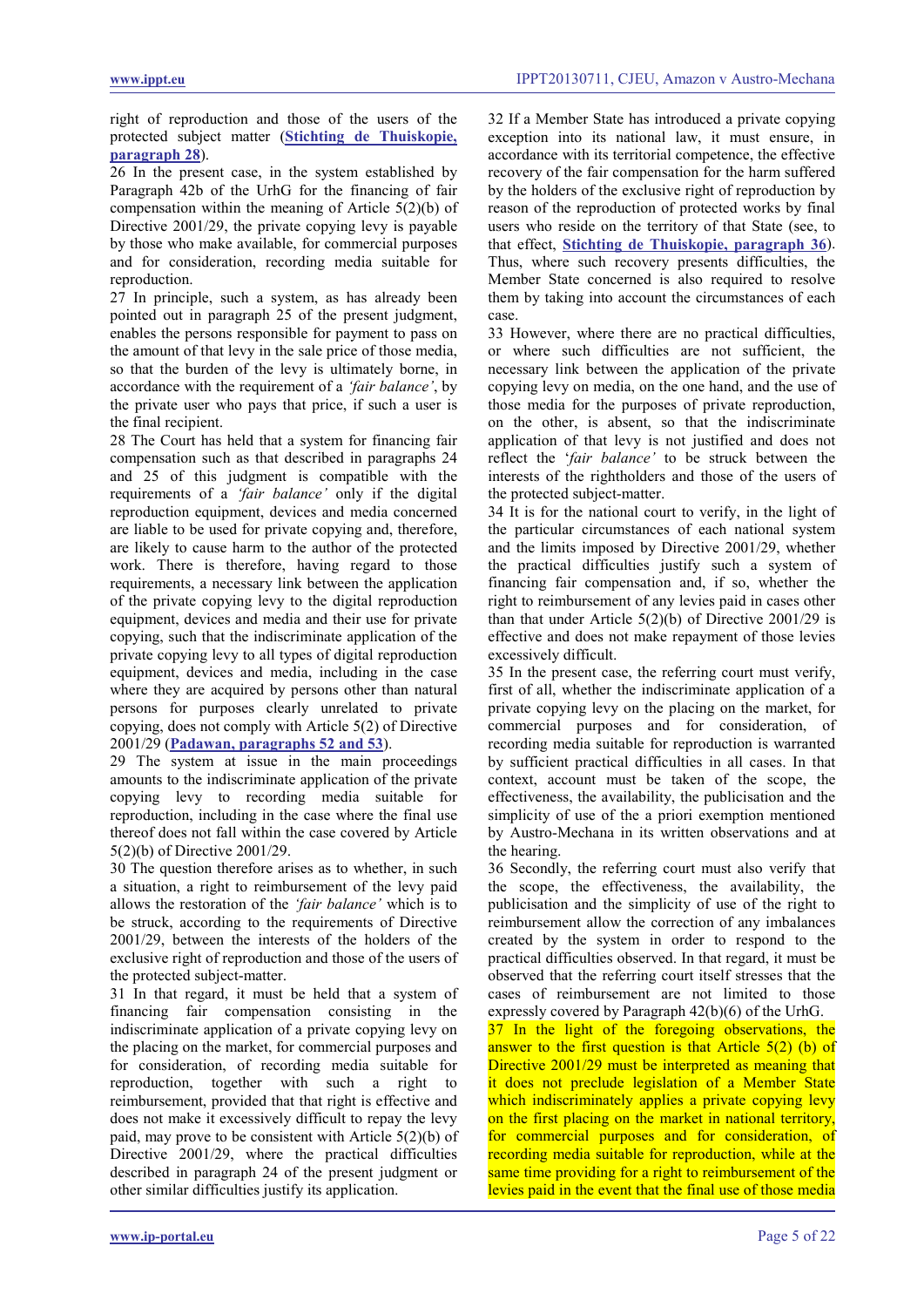does not meet the criteria set out in that provision, where, having regard to the particular circumstances of each national system and the limits imposed by Directive 2001/29, which it is for the national court to verify, practical difficulties justify such a system of financing fair compensation and the right to reimbursement is effective and does not make repayment of the levies paid excessively difficult.

## **The second question**

38 Since the second question is dependent on the first question and the answer to the first question is a matter for the discretion of the referring court, the second question must also be answered.

39 By its second question the referring court asks, essentially, whether Article 5(2)(b) of Directive 2001/29 must be interpreted as meaning that it precludes the establishment by a Member State of a rebuttable presumption of private use of recording media suitable for reproduction in the case of the marketing of such media to natural persons, in the context of a system of financing of fair compensation under that provision by means of a private copying levy imposed on persons who first place such media on the market in their territory for commercial purposes and for consideration.

40 In that regard, it must be held that, in the context of the wide discretion enjoyed by the Member States in determining the form, the detailed arrangements and the possible level of such compensation, it is legitimate for them to provide for presumptions, inter alia, as was observed in paragraph 32 of the present judgment, where the actual collection of the fair compensation to make good the damage suffered by the holders of the exclusive right of reproduction on their territory presents difficulties.

41 In the context of systems of financing similar to that established by Paragraph 42b of the UrhG, the Court has held that, where the recording media capable of being used for reproduction have been made available to natural persons for private purposes it is unnecessary to show that they have in fact made private copies with the help of those media and have therefore actually caused harm to the holder of the exclusive right of reproduction, given that those natural persons are rightly presumed to benefit fully from the making available of those media, that is to say that they are deemed to take full advantage of the functions associated with that equipment, including copying (**[Padawan, paragraphs 54 and](http://www.boek9.nl/files/2010/IEPT20101021_HvJEU_Padawan_v_SGAE.pdf) 55**).

42 The mere fact that those media are suitable for making copies is sufficient to justify the application of the private copying levy, provided that the media have been made available to natural persons as private users (**[Padawan, paragraph 56](http://www.boek9.nl/files/2010/IEPT20101021_HvJEU_Padawan_v_SGAE.pdf)**).

43 Given the practical difficulties connected with the determination of the private purpose of the use of a recording medium suitable for reproduction, the establishment of a rebuttable presumption of such use when that medium is made available to a natural person is, in principle, justified and reflects the *'fair balance'* to be struck between the interests of the holders of the

exclusive right of reproduction and those of the users of the protected subject matter.

44 It is for the national court to verify, in the light of the particular circumstances of each national system and the limits imposed by Directive 2001/29, whether the practical difficulties involved in determining whether the purpose of the use of the media at issue is private justify the establishment of such a presumption and, in any event, whether the presumption established results in the imposition of the private copying levy in cases where the final use of those media clearly does not fall within the case referred to in Article 5(2)(b) of Directive 2001/29.

<span id="page-5-0"></span>45 In those circumstances, the answer to the second question is that Article 5(2)(b) of Directive 2001/29 must be interpreted as meaning that, in the context of a system of financing of fair compensation under that provision by means of a private copying levy to be borne by persons who first place recording media suitable for reproduction on the market in the territory of the Member State concerned for commercial purposes and for consideration, that provision does not preclude the establishment by that Member State of a rebuttable presumption of private use of such media where they are marketed to natural persons, where the practical difficulties of determining whether the purpose of the use of the media in question is private justify the establishment of such a presumption and provided that the presumption established does not result in the imposition of the private copying levy in cases where the final use of those media clearly does not fall within the case referred to in that provision.

### **The third question**

46 By its third question, the referring court asks, essentially, whether Article 5(2)(b) of Directive 2001/29 must be interpreted as meaning that the right to fair compensation under that provision, or the private copying levy intended to finance such compensation, may be excluded if half of the funds received by way of such compensation or levies is paid, not directly to those entitled to such compensation, but to social and cultural institutions set up for the benefit of those entitled.

47 In that connection, it must be borne in mind that the notion and level of fair compensation under Article 5(2)(b) of Directive 2001/29 are linked to the harm resulting for the holders of the exclusive right of reproduction from the reproduction for private use of their protected works without their authorisation. From that perspective, fair compensation must be regarded as recompense for the harm suffered by such rightholders and must necessarily be calculated on the basis of the criterion of the harm caused to them by the introduction<br>of the private copying exception (Padawan, of the private copying exception **[paragraphs 40 and 42](http://www.boek9.nl/files/2010/IEPT20101021_HvJEU_Padawan_v_SGAE.pdf)**).

48 Moreover, the Court has held that, with regard to the right to fair compensation payable to holders of the exclusive right of reproduction under the private copying exception, it does not follow from any provision of Directive 2001/29 that the European Union legislature envisaged the possibility of that right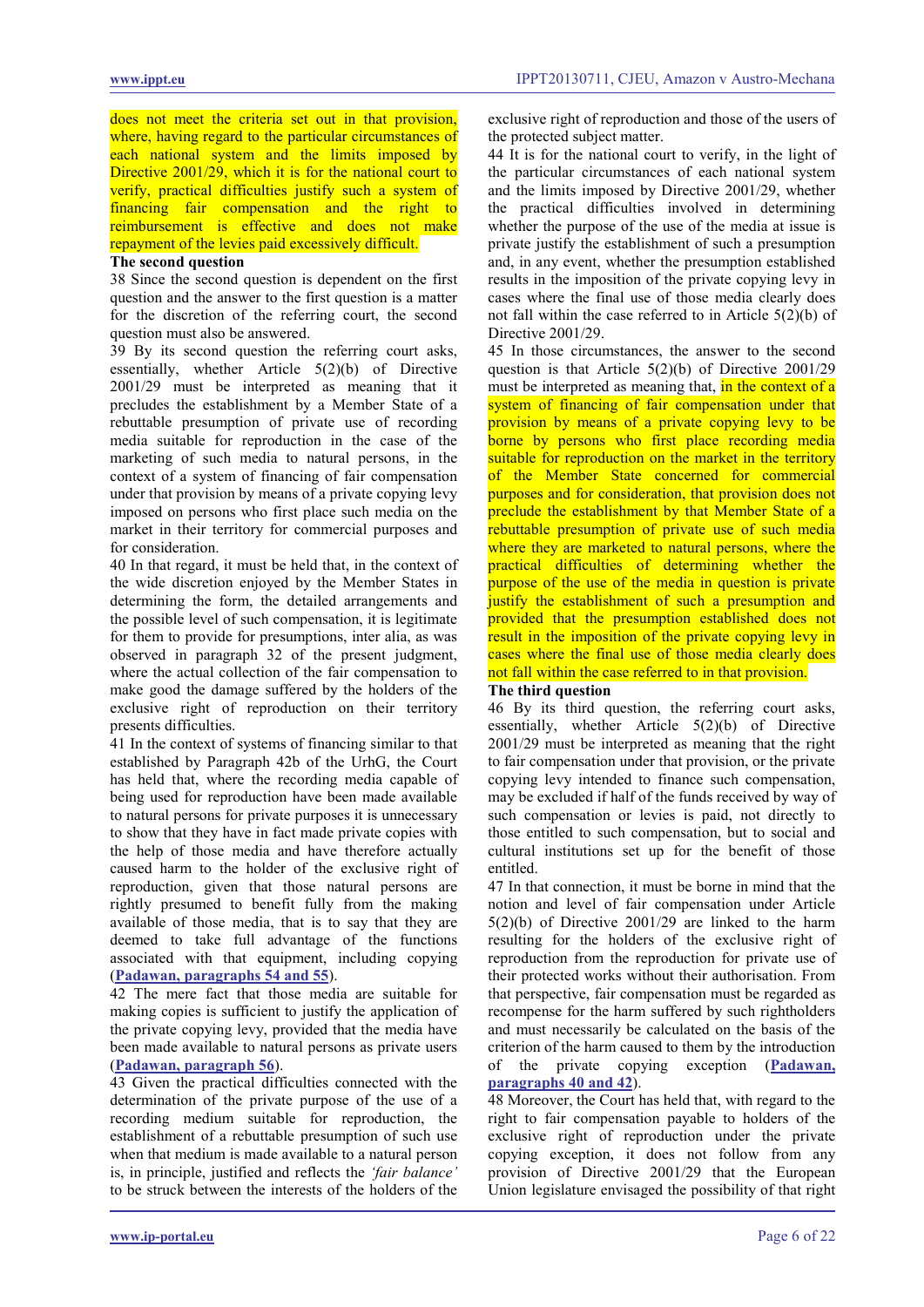being waived by the person entitled to it (**[Case](http://www.boek9.nl/files/2012/IEPT20120209_HvJEU_Luksan_v_van_der_Let.pdf) C-[277/10 Luksan \[2012\] ECR I-0000, paragraph 105](http://www.boek9.nl/files/2012/IEPT20120209_HvJEU_Luksan_v_van_der_Let.pdf)**).

49 However, as the Advocate General observed in point 76 of his opinion, Directive 2001/29 does not require Member States which have introduced the private copying exception into their national law to pay those entitled to such fair compensation all the fair compensation in cash and does not preclude those Member States from providing, in the exercise of the wide discretion which they enjoy, that part of that compensation be provided in the form of indirect compensation.

50 In that regard, the fact that the fair compensation must be regarded as recompense for the harm suffered by holders of the exclusive right of reproduction by reason of the introduction of the private copying exception, and must necessarily be calculated on the basis of the criterion of such harm, does not constitute an obstacle to the indirect payment to those entitled, through the intermediary of social and cultural establishments set up for their benefit, of a part of the revenue intended for fair compensation.

51 Indeed, as the Advocate General observed in point 76 of his opinion, remuneration systems for private copying are at present necessarily imprecise with regard to most recording media, in that it is impossible in practice to determine which work was reproduced by which user and on which medium.

52 Moreover, it must be observed that such a system of indirect collection of fair compensation by those entitled to it meets one of the objectives of the appropriate legal protection of intellectual property rights under Directive 2001/29, which is, as is apparent from recitals 10 and 11 of that directive, to ensure that European cultural creativity and production receive the necessary resources to continue their creative and artistic work and to safeguard the independence and dignity of artistic creators and performers.

53 Consequently, the fact that a part of the revenue intended for fair compensation under Article 5(2)(b) of Directive 2001/29 is intended for social and cultural establishments set up for the benefit of those entitled to such compensation is not in itself contrary to the objective of that compensation, provided that those social and cultural establishments actually benefit those entitled and the detailed arrangements for the operation of such establishments are not discriminatory, which it is for the national court to verify.

54 It would not be consistent with the objective of that compensation for such establishments to grant their benefits to persons other than those entitled or to exclude, de jure or de facto, those who do not have the nationality of the Member State concerned.

<span id="page-6-0"></span>55 In the light of the foregoing observations, the answer to the third question is that Article  $5(2)(b)$  of Directive 2001/29 must be interpreted as meaning that the right to fair compensation under that provision or the private copying levy intended to finance that compensation cannot be excluded by reason of the fact that half of the funds received by way of such compensation or levy is paid, not directly to those

entitled to such compensation, but to social and cultural institutions set up for the benefit of those entitled, provided that those social and cultural establishments actually benefit those entitled and the detailed arrangements for the operation of such establishments are not discriminatory, which it is for the national court to verify.

## **The fourth question**

56 By its fourth question, the referring court seeks to know, essentially, whether Article 5(2)(b) of Directive 2001/29 must be interpreted as meaning that the obligation undertaken by a Member State to pay, on the placing on the market, for commercial purposes and for consideration, of recording media suitable for reproduction, a private copying levy intended to finance the fair compensation under that provision, may be excluded by reason of the fact that a comparable levy has already been paid in another Member State.

57 In that regard, it must be borne in mind that Article 5(2)(b) of Directive 2001/29 imposes on a Member State which has introduced the private copying exception into its national law an obligation to achieve a certain result, in the sense that that State must ensure, within the framework of its powers, that the fair compensation intended to compensate the holders of the exclusive right of reproduction harmed for the prejudice sustained is actually recovered, especially if that harm arose on the territory of that Member State (**[Stichting de Thuiskopie,](http://www.boek9.nl/files/2011/IEPT20110616_HvJEU_Thuiskopie_v_Opus.pdf) paragraph 34**).

58 Since it is in principle for the final users who, for their private use, reproduce a protected work without seeking prior authorisation from the holder of the exclusive right of reproduction, thereby causing him harm, to make good that harm, it can be assumed that the harm for which reparation is to be made arose on the territory of the Member State in which those final users reside (**[Stichting de Thuiskopie, paragraph 35](http://www.boek9.nl/files/2012/IEPT20120209_HvJEU_Luksan_v_van_der_Let.pdf)**). 59 It follows that, if a Member State has introduced an exception for private copying into its national law and if the final users who, on a private basis, reproduce a protected work reside on its territory, that Member State must ensure, in accordance with its territorial competence, the effective recovery of the fair compensation for the harm suffered by the holders of the exclusive right of reproduction on the territory of that State (**Stichting de [Thuiskopie, paragraph 36](http://www.boek9.nl/files/2011/IEPT20110616_HvJEU_Thuiskopie_v_Opus.pdf)**).

60 Moreover, it must be recalled that the system of recovery chosen by the Member State concerned cannot relieve that Member State of the obligation to achieve the certain result of ensuring that the holders of the exclusive right of reproduction who have suffered harm actually receive payment of fair compensation for the prejudice which arose on its territory (**[Stichting de](http://www.boek9.nl/files/2011/IEPT20110616_HvJEU_Thuiskopie_v_Opus.pdf)  [Thuiskopie, paragraph 39](http://www.boek9.nl/files/2011/IEPT20110616_HvJEU_Thuiskopie_v_Opus.pdf)**).

61 In that regard, it is of no bearing on that obligation that, in the case of distance selling arrangements, the commercial seller who makes available reproduction equipment, devices and media to purchasers residing on the territory of that Member State, as final users, is established in another Member State (**[Stichting de](http://www.boek9.nl/files/2011/IEPT20110616_HvJEU_Thuiskopie_v_Opus.pdf)  [Thuiskopie, paragraph 40](http://www.boek9.nl/files/2011/IEPT20110616_HvJEU_Thuiskopie_v_Opus.pdf)**).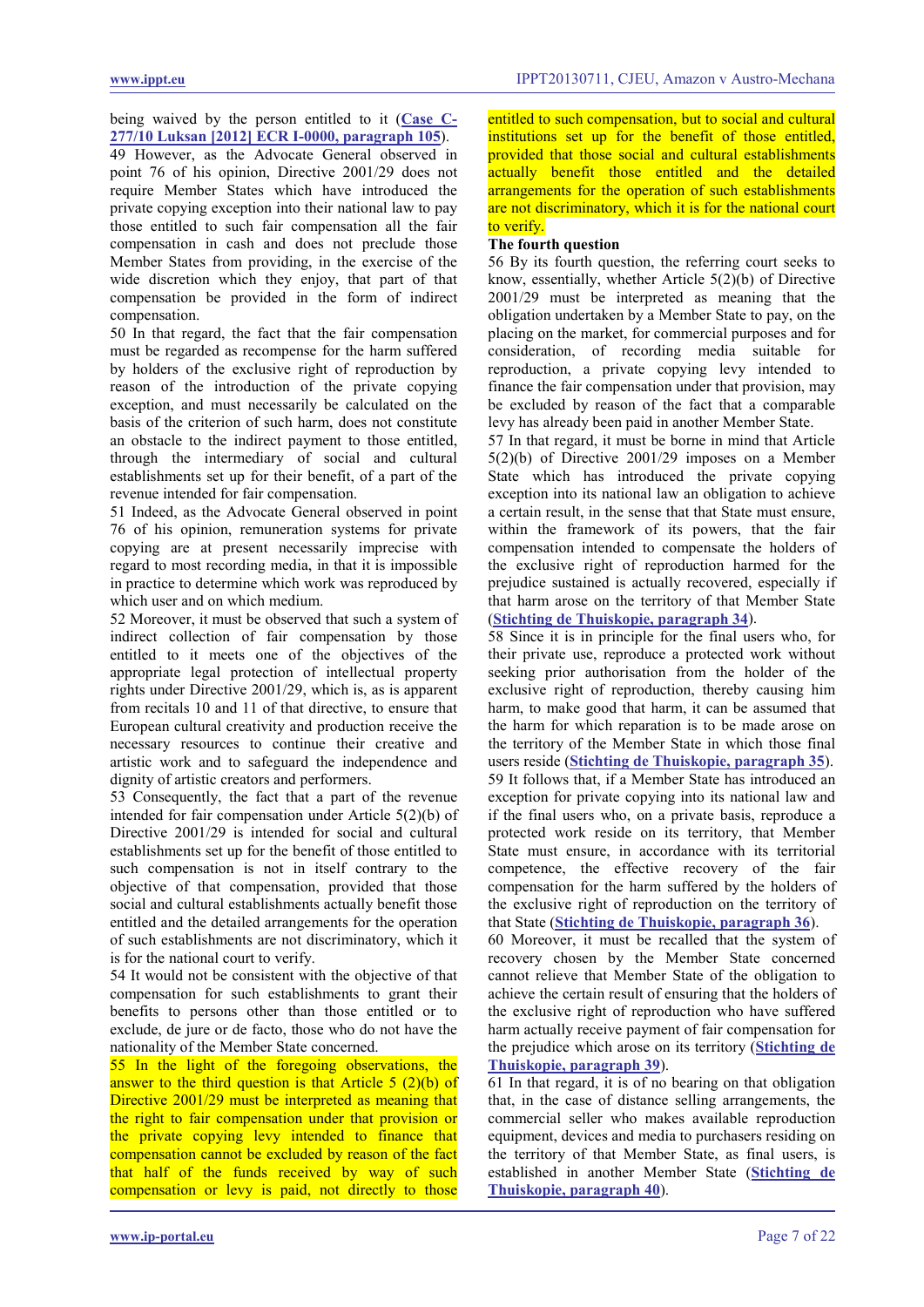62 In the light of the fact that, as observed in paragraph 47 of the present judgment, fair compensation must be regarded as recompense for the harm suffered by the holders of the exclusive right of reproduction by reason of the introduction of the private copying exception and must necessarily be calculated on the basis of the criterion of such harm, it cannot be validly argued that the transfer from one Member State to another Member State of recording media suitable for reproduction can increase the harm caused to such rightholders.

63 Article 5(2)(b) of Directive 2001/29 provides for fair compensation, not for the placing on the market of recording media suitable for reproduction, but in respect of reproductions on any medium made by a natural person for private use and for ends that are neither directly nor indirectly commercial. There is no such reproduction in the case of a transfer from one Member State to another Member State of recording media suitable for reproduction.

64 Given that a Member State which has introduced the private copying exception into its national law and in which the final users who privately reproduce a protected work live must ensure, in accordance with its territorial competence, the effective recovery of the fair compensation for the harm suffered by those entitled, the fact that a levy intended to finance that compensation has already been paid in another Member State cannot be relied on to exclude the payment in the first Member State of such compensation or of the levy intended to finance it.

65 However, a person who has previously paid that levy in a Member State which does not have territorial competence may request its repayment in accordance with its national law.

<span id="page-7-0"></span>66 In the light of the foregoing observations, the answer to the fourth question is that Article 5 (2)(b) of Directive 2001/29 must be interpreted as meaning that the obligation undertaken by a Member State to pay, on the placing on the market, for commercial purposes and for consideration, of recording media suitable for reproduction, a private copying levy intended to finance the fair compensation under that provision may not be excluded by reason of the fact that a comparable levy has already been paid in another Member State.

### **Costs**

67 Since these proceedings are, for the parties to the main proceedings, a step in the action pending before the national court, the decision on costs is a matter for that court. Costs incurred in submitting observations to the Court, other than the costs of those parties, are not recoverable. On those grounds, the Court (Second Chamber) hereby rules:

1. Article 5(2)(b) of Directive 2001/29/EC of the European Parliament and of the Council of 22 May 2001 on the harmonisation of certain aspects of copyright and related rights in the information society must be interpreted as meaning that it does not preclude legislation of a Member State which indiscriminately applies a private copying levy on the first placing on the market in its territory, for commercial purposes and for consideration, of recording media suitable for

reproduction, while at the same time providing for a right to reimbursement of the levies paid in the event that the final use of those media does not meet the criteria set out in that provision, where, having regard to the particular circumstances of each national system and the limits imposed by that directive, which it is for the national court to verify, practical difficulties justify such a system of financing fair compensation and the right to reimbursement is effective and does not make repayment of the levies paid excessively difficult.

2. Article 5(2)(b) of Directive 2001/29 must be interpreted as meaning that, in the context of a system of financing of fair compensation under that provision by means of a private copying levy to be borne by persons who first place recording media suitable for reproduction on the market in the territory of the Member State concerned for commercial purposes and for consideration, that provision does not preclude the establishment by that Member State of a rebuttable presumption of private use of such media where they are marketed to natural persons, where the practical difficulties of determining whether the purpose of the use of the media in question is private justify the establishment of such a presumption and provided that the presumption established does not result in the imposition of the private copying levy in cases where the final use of those media clearly does not fall within the case referred to in that provision.

3. Article 5(2)(b) of Directive 2001/29 must be interpreted as meaning that the right to fair compensation under that provision or the private copying levy intended to finance that compensation cannot be excluded by reason of the fact that half of the funds received by way of such compensation or levy is paid, not directly to those entitled to such compensation, but to social and cultural institutions set up for the benefit of those entitled, provided that those social and cultural establishments actually benefit those entitled and the detailed arrangements for the operation of such establishments are not discriminatory, which it is for the national court to verify

4. Article 5(2)(b) of Directive 2001/29 must be interpreted as meaning that the obligation undertaken by a Member State to pay, on the placing on the market, for commercial purposes and for consideration, of recording media suitable for reproduction, a private copying levy intended to finance the fair compensation under that provision may not be excluded by reason of the fact that a comparable levy has already been paid in another Member State.

\* Language of the case: German.

# <span id="page-7-1"></span>**OPINION OF ADVOCATE GENERAL MENGOZZI**

delivered on 7 March 2013 [1] Case C‑521/11 Amazon.com International Sales Inc. Amazon EU Sàrl Amazon.de GmbH Amazon.com GmbH, in Liquidation Amazon Logistik GmbH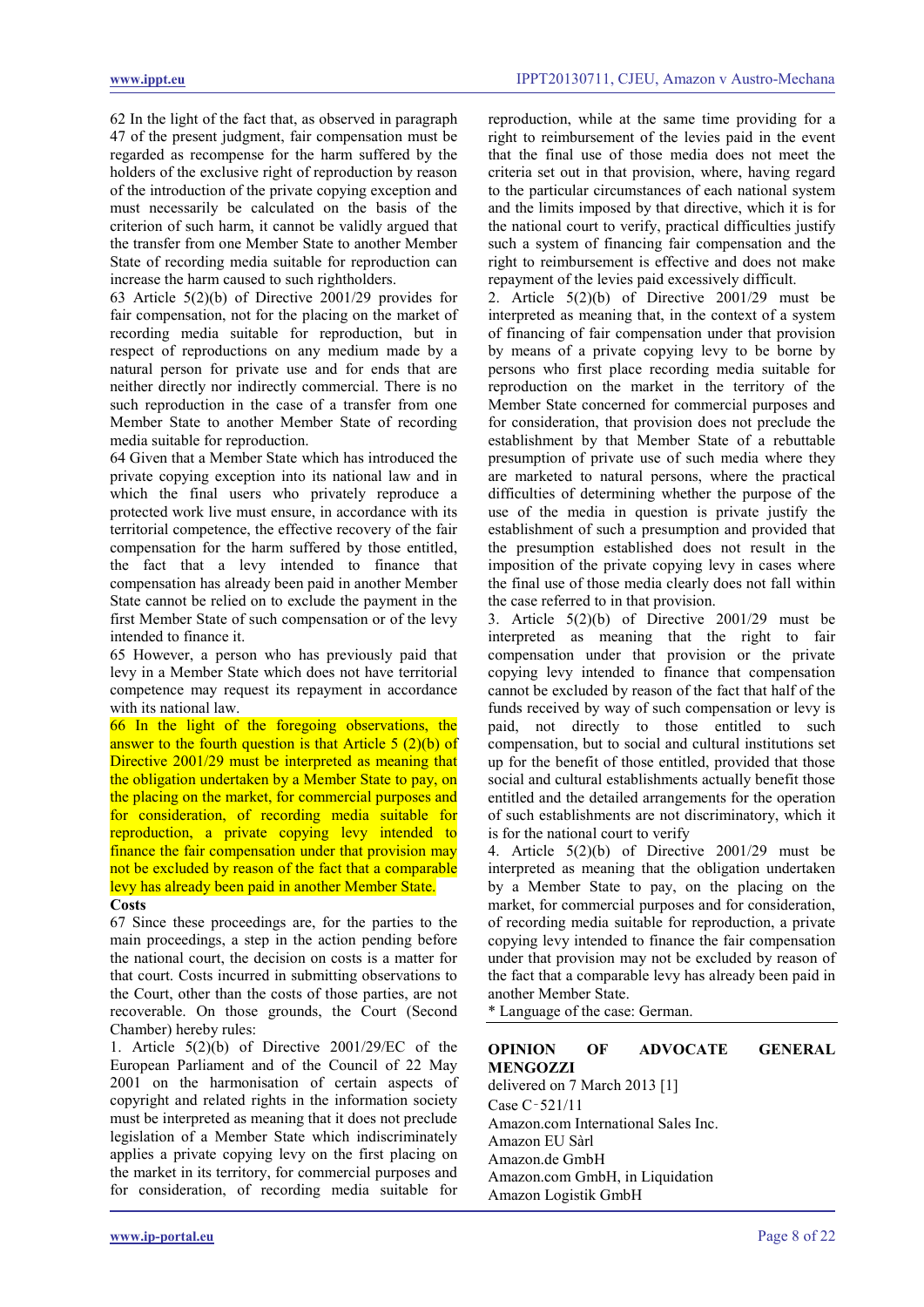#### v

Austro-Mechana Gesellschaft zur Wahrnehmung mechanisch-musikalischer Urheberrechte Gesellschaft mbH

[Request for a preliminary ruling from the Oberster Gerichtshof (Austria)]

"Copyright and related rights – Directive 2001/29/EC – Reproduction right – Exceptions and limitations – Exception of copying for private use – Fair compensation – Possibility of reimbursing the private copying levy applied to digital reproduction equipment, devices and media – Financing of social and cultural institutions for rightholders – Payment of fair compensation in different Member States"

1. Copyright protection constitutes an extremely complex area of law in which the interests at stake are varied and the speed of technological development has changed, and continues to change, profoundly the very nature of protected works, the way in which they are used and the models applied to market them, thus constantly throwing up new challenges in terms of protecting copyrights and the rights of the authors of the works themselves and striking a fair balance between the interests concerned.

2. As part of a strategy to foster the development of the information society in Europe, the European Union legislature sought to harmonise certain aspects of copyright inter alia by adopting Directive 2001/29/EC ('Directive 2001/29'), (2) which forms the subjectmatter of the present request for a preliminary ruling made by the Oberster Gerichtshof (Austria). Directive 2001/29 was adopted with the declared aim of providing a harmonised legal framework in the internal market by ensuring that competition is not distorted as a result of Member States' different legislation (3) and allowing adaptation to new forms of exploitation of rights, new forms of use and technological developments. (4)

3. However, as a compromise between the differing legal traditions and views which exist in the Member States of the Union, (5) Directive 2001/29 ultimately left various aspects of copyright law unharmonised by providing for numerous exceptions and allowing the Member States considerable flexibility in the transposition of the directive, so that there has been uncertainty as to whether or not the Union legislature had in fact decided in practice not to harmonise copyright, in spite of its declared aims. (6)

4. In those circumstances, the directive gave rise to various implementation problems, a typical example of which is provided by the national proceedings in which the four questions referred to the Court for a preliminary ruling are raised in the present case. In fact, those proceedings concern a dispute between an international group active in the Internet marketing of recording media and a copyright collecting society in connection with the payment of 'fair compensation', as provided for in Directive 2001/29, for the use of copyright-protected works. The Member States' application in a specific case of the notion of fair compensation is one of the most complex issues raised

by Directive 2001/29 and continues to pose problems over the relationship between it and the various national implementing laws. The Court has had the opportunity to examine this question and draw up certain principles to govern the matter (7) and in the near future will have to consider the question again on several occasions. (8)

5. However, before analysing the questions underlying this case, in which the Court is asked, on the one hand, to expand its case-law on the notion of fair compensation and, on the other, to reply to certain new and specific questions referred in that regard, I have to point out how the replies which the Court has given, and will give, to the various questions raised by the national courts necessarily fall within the legal context laid down by the existing provisions of European Union law. Although, within a defined legal context, the Court's replies provide points of guidance for identifying the forms, level and detailed arrangements of copyright protection and balancing the various interests at stake in a specific case, it is for the Union legislature to provide an appropriate legal framework which, on the basis of certain choices – also of a political nature – make it possible to establish unequivocally those forms, level and detailed arrangements of copyright protection and that balance. From that perspective, a positive welcome must be given to the recent initiative undertaken by the European Commission in approving an action plan to modernise copyright. (9)

6. In this regard I consider that it is important also to note that it will be clear from the analysis of some questions referred in the present case that a large number of problems relating to the application of Directive 2001/29 arise from the insufficient level of harmonisation of copyright law within the Union. In my view, this demonstrates that although it is important to respect the abovementioned legal traditions and views which exist in that regard in the Member States, for the purpose of developing a modern legal framework for copyright in Europe which, having regard to the various interests at stake, makes it possible to safeguard the existence of a genuine single market in that sector, by promoting creativity, innovation and the emergence of new business models, it is necessary to move towards pursuing a much greater level of harmonisation of national law than that attained by Directive 2001/29.

# **I – Legal context**

# **A – European Union law**

7. Under Article 2 of Directive 2001/29, Member States are, in principle, to grant to authors the exclusive right to authorise or prohibit direct or indirect, temporary or permanent, reproduction by any means and in any form, in whole or in part, of their works.

8. However, under Article 5(2) and (3) of Directive 2001/29 Member States may provide for certain exceptions or limitations to that right. In particular, under Article 5(2)(b) thereof, Member States may provide for an exception to the author's exclusive reproduction right in relation to his work 'in respect of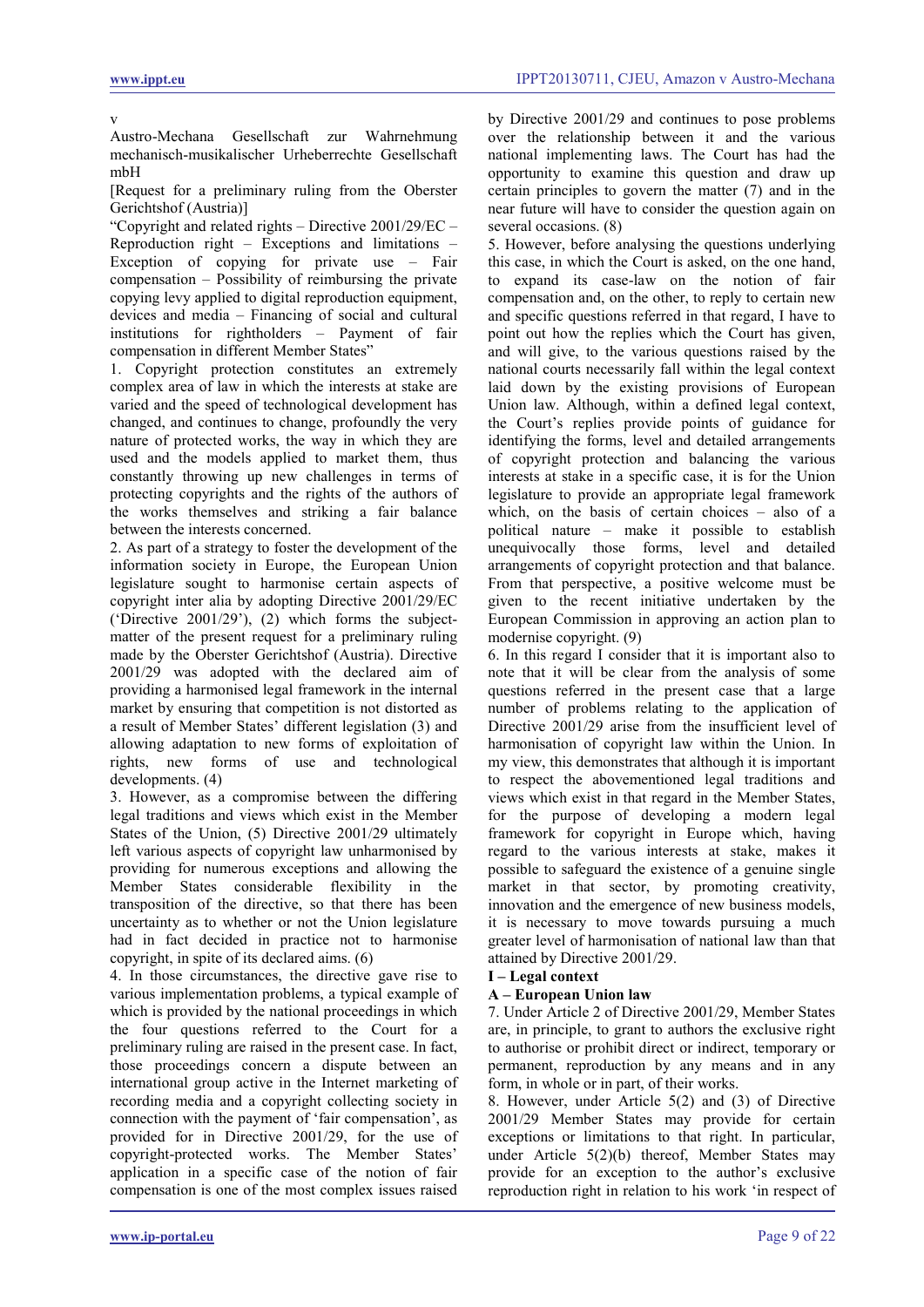reproductions on any medium made by a natural person for private use and for ends that are neither directly nor indirectly commercial, on condition that the rightholders receive fair compensation' (so-called 'private copying' exception'). (10)

### **B – National law**

9. Paragraph 42 of the Urheberrechtsgesetz (11) (Austrian Law on copyright; 'the UrhG') provides as follows:

*'1. Any person may make single copies, on paper or a similar medium, of a work for personal use.*

*2. Any person may make single copies, on media other than those mentioned in paragraph 1, of a work for personal use or for research purposes in so far as it is justified by the noncommercial objective pursued.*

*3. Any person may make single copies of works which have been published in press reporting for personal use, provided that a similar use is involved.*

*4. Any natural person may make single copies of a work on media other than those mentioned in subparagraph 1 for private use and for purposes which are not directly or indirectly commercial.*

*5. Subject to subparagraphs 6 and 7, there is no reproduction for private or personal use where it takes place to make the work available to the public by making a copy. Copies made for private or personal use may not used to make the work available to the public.*

*[ …]'*

10. Paragraph 42(6) of the UrhG lays down, subject to certain conditions, the so-called 'personal teaching exception' for schools and universities. Paragraph 42(7) lays down, subject to certain conditions, an exception for copies reproduced by publicly accessible institutions which collect works for purposes which are not directly or indirectly economic or commercial (socalled 'copy for personal collecting use').

11. Paragraph 42b of the UrhG provides:

*'1. Where it is to be anticipated that, by reason of its nature, a work which has been broadcast, made available to the public or captured on an image or sound recording medium manufactured for commercial purposes will be reproduced for personal or private use by being recorded on an image or sound recording medium pursuant to Paragraph 42(2) to (7), the author shall be entitled to equitable remuneration (blank cassette levy) in respect of recording material placed on the domestic market on a commercial basis and for consideration; blank image or sound recording media suitable for such reproduction or other image or sound recording media intended for that purpose shall be deemed to constitute recording material.*

*[…]*

*3. The following persons shall be required to pay equitable remuneration:*

*(1) as regards remuneration for blank cassettes and equipment, persons who, acting on a commercial basis and for consideration, are first to place the recording material or equipment on the market in national territory;*

*[…]*

*5. Only copyright collecting societies can exercise the right to remuneration laid down in*

*subparagraphs 1 and 2.*

*6. Copyright collecting societies shall be required to repay the equitable remuneration:*

*(1) to persons who export abroad recording media or equipment before it is sold to the final consumer;*

*(2) to persons who use recording media for a reproduction with the authorisation of the rightholder; indications to this effect are sufficient.'*

12. Paragraph 13 of the Verwertungsgesellschaftengesetz (Austrian Law on collecting societies; 'the VerwGesG') (12) states:

*'1. Collecting societies may create institutions for social and cultural purposes for the beneficiaries which they represent and for their family members.*

*2. Collecting societies which exercise the right to remuneration for blank cassettes shall create institutions for social or cultural purposes and pay to them 50% of the funds generated by that remuneration, minus the relevant administration costs.'*

## **II – Facts, the proceedings before the national court and the questions referred**

13. The company in the main proceedings, Austro-Mechana Gesellschaft zur Wahrnehmung mechanischmusikalischer Urheberrechte Gesellschaft m.b.H. ('Austro- Mechana') is a copyright collecting society which, as such and under contracts with other foreign and Austrian collecting societies, exercises rights of authors and holders of related rights. In particular, it is the person entitled to receive in Austria payment of remuneration for blank cassettes, as referred to in Paragraph 42b(1) of the UrhG.

14. The defendant companies, Amazon.com International Sales Inc., Amazon EU Sàrl, Amazon.de GmbH, Amazon.com GmbH, in Liquidation, and Amazon Logistik GmbH (hereinafter also referred to jointly as: 'the Amazon group companies'), all belong to the international Amazon group, which is active inter alia in selling products via the Internet, including image or sound recording media within the meaning of the Austrian law.

15. Since at least 2003 the Amazon group companies have, acting together and in response to orders made via the Internet, placed on the market in Austria image or sound recording media, such as blank CDs and DVDs, memory cards and MP3 players.

16. Austro-Mechana brought an action against the Amazon group companies, claiming that they are jointly liable to pay equitable remuneration, as provided for in Paragraph 42b (1) of the UrhG, for recording material placed on the market in Austria between 2002 and 2004. With regard to the first half of 2004 Austro-Mechana made a pecuniary claim quantified at EUR 1 856 275. With regard to 2002 and 2003, and the period from June 2004, Austro-Mechana sought an order requiring the Amazon group companies to provide an account of the recording media placed on the market in Austria and reserved the right to quantify its claim in respect of that period.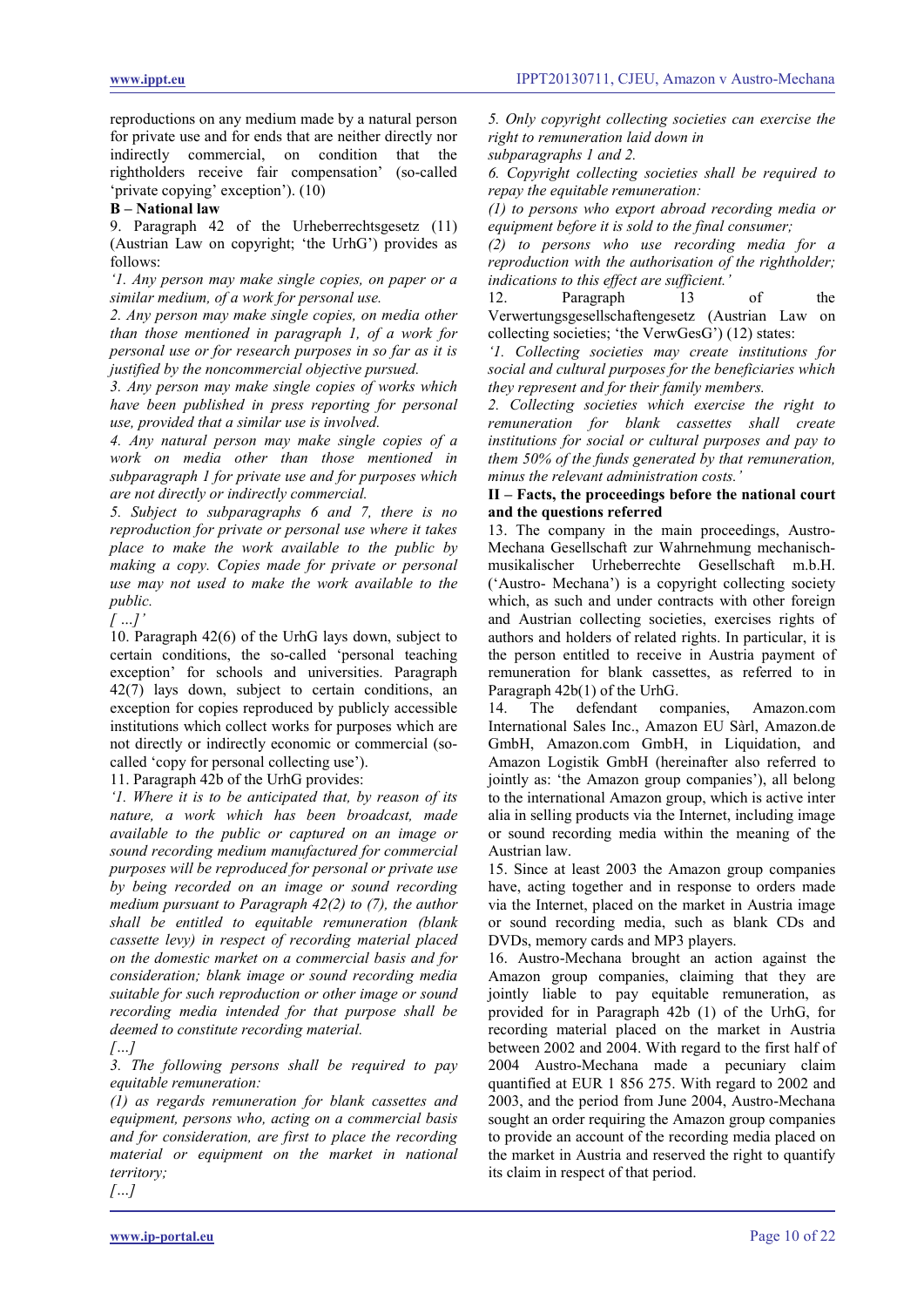17. By an interlocutory judgment, the first-instance court granted the application for an account and reserved its decision on the claim. The court hearing the appeal upheld the judgment at first instance.

18. Having heard the appeal brought against the judgment, the Oberster Gerichtshof, the referring court, stayed the main proceedings and referred the following questions to the Court for a preliminary ruling: (13)

*'1. Can a legislative scheme be regarded as establishing 'fair compensation' for the purposes of Article 5(2)(b) of Directive 2001/29/EC, where*

*(a) the persons entitled under Article 2 of Directive 2001/29/EC have a right to equitable remuneration, exercisable only through a collecting society, against persons who, acting on a commercial basis and for remuneration, are first to place on the domestic market recording media capable of reproducing the works of the rightholders,*

*(b) this right applies irrespective of whether the media are marketed to intermediaries, to natural or legal persons for use other than for private purposes or to natural persons for use for private purposes, and*

*(c) the person who uses the media for reproduction with the authorisation of the rightholder or who prior to its sale to the final consumer re-exports the media has an enforceable right against the collecting society to obtain reimbursement of the remuneration?*

*2. If Question 1 is answered in the negative:*

*2.1. Does a scheme establish 'fair compensation' for the purposes of Article 5(2)(b) of Directive 2001/29/EC if the right specified in Question 1(a) applies only where recording media are marketed to natural persons who use the recording media to make reproductions for private purposes?*

*2.2. If Question 2.1 is answered in the affirmative:*

*Where recording media are marketed to natural persons must it be assumed until the contrary is proven that they will use such media with a view to making reproductions for private purposes?*

*3. If Question 1 or 2.1 is answered in the affirmative:*

*Does it follow from Article 5 of Directive 2001/29/EC or other provisions of EU law that the right to be exercised by a collecting society to payment of fair compensation does not apply if, in relation to half of the funds received, the collecting society is required by law not to pay these to the persons entitled to compensation but to distribute them to social and cultural institutions?*

*4. If Question 1 or 2.1 is answered in the affirmative:*

*Does Article 5(2)(b) of Directive 2001/29/EC or other provision of EU law preclude the right to be exercised by a collecting society to payment of fair compensation if in another Member State – possibly on a basis not in conformity with EU law – equitable remuneration for putting the media on the market has already been paid?*

## **III – Procedure before the Court**

19. The order for reference was received at the Court Registry on 12 October 2011. Written observations have been submitted by the Amazon group companies, Austro- Mechana, the Austrian, Finnish, French and Polish Governments, and the Commission. At the hearing on 6 December 2012, submissions were made by the Amazon group companies, Austro-Mechana, the Polish and Austrian Governments, and the Commission.

# **IV – Legal assessment**

**A – Preliminary remarks**

20. The questions referred by the national court all concern the notion of fair compensation laid down in Directive 2001/29. (14)

21. As is apparent from Paragraph 42(4) of the UrhG, the Republic of Austria has introduced into its national law the private copying exception laid down in Article 5(2)(b) of Directive 2001/29. The related '*fair compensation'* for authors is provided for in Paragraph 42b(1) of the UrhG in the form of *'equitable remuneration'.*

22. However, it is clear from Paragraph 42b(1) of the UrhG that provision is made in Austria for equitable remuneration for the author not only in the case of reproduction of his work by a natural person for private purposes within the meaning of Paragraph 42(4) of the UrhG, but also in all cases of the reproduction of the work itself, as referred to Paragraph 42 (2) and (7). Therefore, it follows that in Austrian law equitable remuneration does not correspond solely to the fair compensation due by the natural person in respect of the private copying exception but is also due in other cases considered by the UrhG to constitute *'personal use'* which are covered by the other exceptions laid down in Paragraph 42 of the UrhG. (15)

23. This preliminary observation which, as we will see, will be relevant in the course of the assessment, prompts me to consider that apart from Question 2, which relates solely to the exception laid down in Article 5(2)(b) of the directive, the scope of the other questions is not limited to the private copying exception, but must be considered in relation to the notion of fair compensation in general within the meaning of Directive 2001/29.

24. In that regard, I shall merely point out, incidentally, that provided that the exceptions laid down in the national law are compatible with the directive, such a system, which provides for payment of fair compensation also in respect of exceptions other than the 'private copying exception', is not contrary per se to Directive 2001/29. (16) In any event, it will be for the national court, where necessary, to assess, on the basis of the criteria laid down in European Union law, (17) whether those exceptions are compatible with the directive.  $(18)$ 

25. That being the case, in order to reply adequately to the questions referred by the national court for a preliminary ruling, I consider it appropriate to recapitulate certain principles laid down by the Court concerning the notion of fair compensation contained in Directive 2001/29.

# **B – Court's case-law on the notion of fair compensation within the meaning of Directive 2001/29**

26. As I have already stated at point 4, the Court has had an opportunity to rule on several occasions on the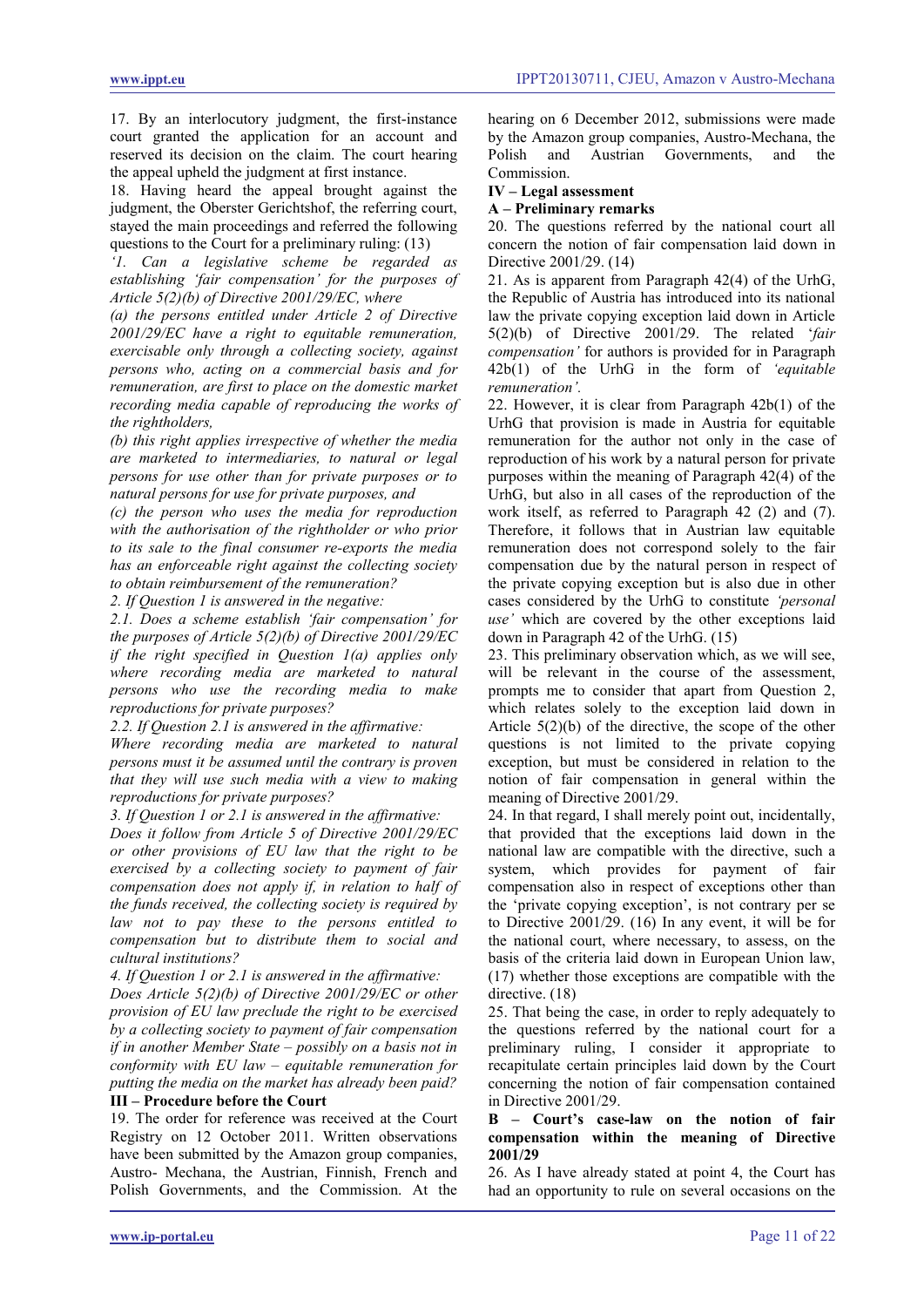notion of fair compensation contained in Directive 2001/29. It is clear in particular from the case-law that it is an autonomous concept of European Union law which must be interpreted uniformly in all the Member States that have introduced a private copying exception. This uniform interpretation is independent of the power conferred on them to determine, within the limits imposed by European Union law and in particular by that directive, the form, detailed arrangements for financing and collection, and the level of that fair compensation. (19)

27. The notion and level of fair compensation are linked to the harm resulting for the author from the reproduction for private use of his protected work without his authorisation. From that perspective, fair compensation must be regarded as recompense for the harm suffered by the author. It follows that it must necessarily be calculated on the basis of the criterion of the harm caused to authors of protected works by the introduction of the private copying exception. (20) However, as is apparent from recital 31 in the preamble to Directive 2001/29, a 'fair balance' must be maintained between the rights and interests of the authors, who are to receive the fair compensation, on one hand, and those of the users of protected works, on the other. (21)

28. Copying by natural persons acting in a private capacity must be regarded as an act likely to cause harm to the author of the work concerned. Therefore, it is, in principle, for the person who has caused the harm to the holder of the exclusive reproduction right – the author – to make good the harm related to that copying by financing the compensation which will be paid to that rightholder. (22)

29. However, given the practical difficulties in identifying private users and obliging them to compensate rightholders for the harm caused to them, and bearing in mind the fact that the harm which may arise from each private use, considered separately, may be minimal and therefore does not give rise to an obligation for payment, (23) the Court has held that it is open to the Member States to establish a 'private copying levy' for the purposes of financing fair compensation chargeable not to the private persons concerned, but to those who have the digital reproduction equipment, devices and media and who, on that basis, in law or in fact, make that equipment available to private users or who provide copying services for them. Under such a system, it is the persons having that equipment who must discharge the private copying levy. (24)

30. The Court has also pointed out that, since that system enables the persons responsible for payment to recover the amount of the private copying levy in the price charged for making the reproduction equipment, devices and media available, or in the price for the copying service supplied, the burden of the levy will ultimately be borne by the private user who pays that price, who must be regarded in fact as the person indirectly liable to pay fair compensation. Such a system is consistent with a 'fair balance' between the interests of authors and those of the users of the protected subject-matter. (25)

31. The Court has held that there is therefore, having regard to those requirements, a necessary link between the application of the private copying levy to the digital reproduction equipment, devices and media and their use for private copying. Consequently, the indiscriminate application of the private copying levy to all types of digital reproduction equipment, devices and media, including in the case in which they are acquired by persons other than natural persons for purposes clearly unrelated to private copying, does not comply with Article 5(2) of Directive 2001/29. (26)

32. However, where the equipment at issue has been made available to natural persons for private purposes it is unnecessary to show that they have in fact made private copies with the help of that equipment and have therefore actually caused harm to the author of the protected work. The Court has held that those natural persons are rightly presumed to benefit fully from the making available of that equipment, that is to say that they are deemed to take full advantage of the functions associated with that equipment, including copying. It follows that the fact that that equipment or devices are able to make copies is sufficient in itself to justify the application of the private copying levy, provided that the equipment or devices have been made available to natural persons as private users. (27)

# **C – Question 1**

## **1. Preliminary remarks**

33. By its first question, the national court seeks to know in essence whether a legislative scheme can be regarded as establishing fair compensation for the purposes of Article 5(2)(b) of Directive 2001/29, where a national law provides for a private copying levy in the form of equitable remuneration which can be charged, indiscriminately, only by collecting societies on persons who, acting on a commercial basis and for consideration, are first to place media suitable for recording works on the national market but where that national law also provides, on certain conditions, for a right to reimbursement of that equitable remuneration where payment thereof is not due.

34. The national court holds that in so far as the Austrian law provides for the indiscriminate application of the private copying levy it is 'clearly' contrary to the judgment in **[Padawan](http://www.boek9.nl/files/2010/IEPT20101021_HvJEU_Padawan_v_SGAE.pdf)**. (28) However, the referring court also observes that the national law at issue is fundamentally different from that at issue in Padawan in that it allows for the possibility of reimbursement of that levy.

35. The national court notes that that possibility is allowed for explicitly in Article 42b(6) of the UrhG only in two cases: re-exportation of the media and reproduction of the work with the authorisation of the author. Therefore, in Austrian law the obligation to pay fair remuneration exists also in the case of use of media which involves no breach of copyright. (29) The national court refers in particular to two situations: firstly, cases of reproduction of the work provided for in Paragraph 42 of the UrhG covered by another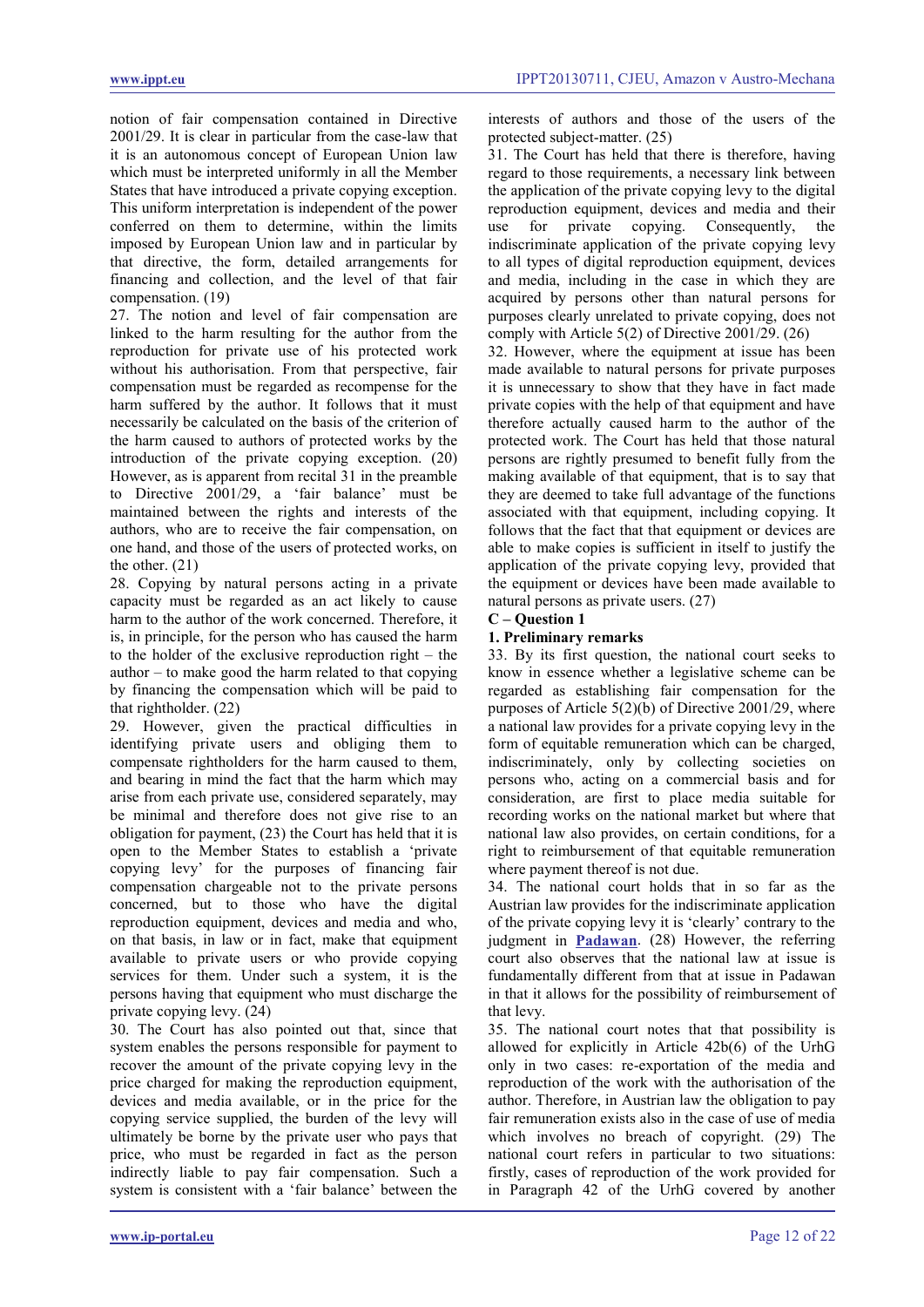exception laid down in Article 5(2) or (3) of Directive 2001/29 in respect of which, however, the national law provides, in conformity with the directive, for payment of 'fair compensation' to the author (30) and, secondly, the case of use media to store data which a user himself has 'produced', which, in the view of the national court, must be equated with that of reproduction with the authorisation of the author and must, therefore, give rise by analogy to an obligation to reimburse the levy. (31)

36. According to the national court, uncertainty thus remains only as to the compatibility with European Union law of the reimbursement solution adopted by the national law at issue. A system based on the possibility of a posteriori reimbursement involves payment of fair compensation also where media are supplied to business users who clearly use them for purposes which in the system laid down in the directive and the national law does not have to give rise to payment of fair compensation, thereby placing the burden of the costs and risks attendant on the possibility of obtaining of such reimbursement on persons who should not be required to pay fair compensation. The national court does not rule out the possibility that such a law could be incompatible as a whole with European Union law.

37. Question 1 referred by the national court is broken down into three parts. I will analyse each of them in detail which will then allow me to provide an overall reply to the first question.

## **2. Question 1(a)**

38. In first part of the first question, namely Question 1(a), the national court refers to three elements which characterise the national law in respect of which it asks whether the notion of fair compensation is compatible with Directive 2001/29.

39. First, the national court points out that the national law at issue has provided for fair compensation in the form of equitable remuneration. Equitable remuneration is a concept set out in Directive 2006/115/EC of the European Parliament and of the Council of 12 December 2006 on rental right and lending right and on certain rights related to copyright in the field of intellectual property.(32) It is clear from case-law that it too is an autonomous concept of European Union law. (33) In this regard, I consider that on account of the autonomy which the Member States enjoy within the limits imposed by European Union law, and in particular by Directive 2001/29, in determining the form of 'fair compensation', (34) there is nothing to prevent a Member State from establishing fair compensation in the form of 'equitable remuneration', provided that the system which it puts into place satisfies the requirements laid down by Directive 2001/29 and displays the characteristics of fair compensation within the meaning of that directive and the case-law of the Court. (35)

40. Secondly, Question 1(a) points out that under the law at issue the right to equitable remuneration is exercisable only through a copyright collecting society. Nor is such a provision, in my view, contrary per se to Directive 2001/29. It is clear from the case-law referred to at paragraph 26 above that the Member States enjoy autonomy in determining, within the limits imposed by European Union law and in particular by that directive,<br>the detailed arrangements for collecting 'fair the detailed arrangements for collecting compensation'. (36) The use of collecting societies to gather funds from copyright is widespread throughout the Member States and is inspired principally by practical reasons. (37) Therefore, it follows that the exclusive collection of fair compensation by a copyright collection society provided for in national law, in so far as that society is in fact representative of various rightholders, does not render that law per se incompatible with European Union law.

41. Thirdly, Question 1(a) highlights that under the national law persons who, acting on a commercial basis and for remuneration, are first to place on the domestic market recording media capable of reproducing works must pay fair compensation. In that regard, it should be pointed out that it is clear from the case-law cited at points 26 to 32 above that, although the Court has held that the person who causes harm to the author by reproducing his work without authorisation is liable for the fair compensation and therefore, in principle, is required to pay him fair compensation for the harm that he has caused, the Member States are permitted to establish a system which places the obligation to pay fair compensation on other persons, and in particular persons who make media available to users who can then recover it in the price charged for doing so. Consequently, it can be inferred from that caselaw that the fact that the obligation to pay fair compensation is placed on persons who are at a higher level in the media distribution chain than private individuals is not contrary per se to European Union law.

# **3. Question 1(b)**

42. As regards the second part of the first question, namely Question 1(b), it should be noted that it is common ground between the parties that, as is also pointed out by the national court, and subject to the possible justification discussed in the analysis of Question 1(c), in so far as the law at issue provides for the indiscriminate application of the levy corresponding to fair compensation for any use of the medium, thus including cases where a medium is used for purposes clearly unrelated to the reproduction on which the payment of fair compensation is due, it is contrary to the directive, as interpreted by the case-law of the Court. (38)

43. In its question the national court draws a distinction between three different categories of potential buyers of the medium from the person first required to pay equitable remuneration, that is to say the person who, acting on a commercial basis and for consideration, is first to place it on the market. There is no need to analyse in detail all the situations of the various persons who could acquire the medium from such a person, but two considerations appear to me to be relevant.

44. Firstly, as I pointed out at point 22 above, the national law at issue lays down an obligation to pay equitable remuneration not only on the basis of the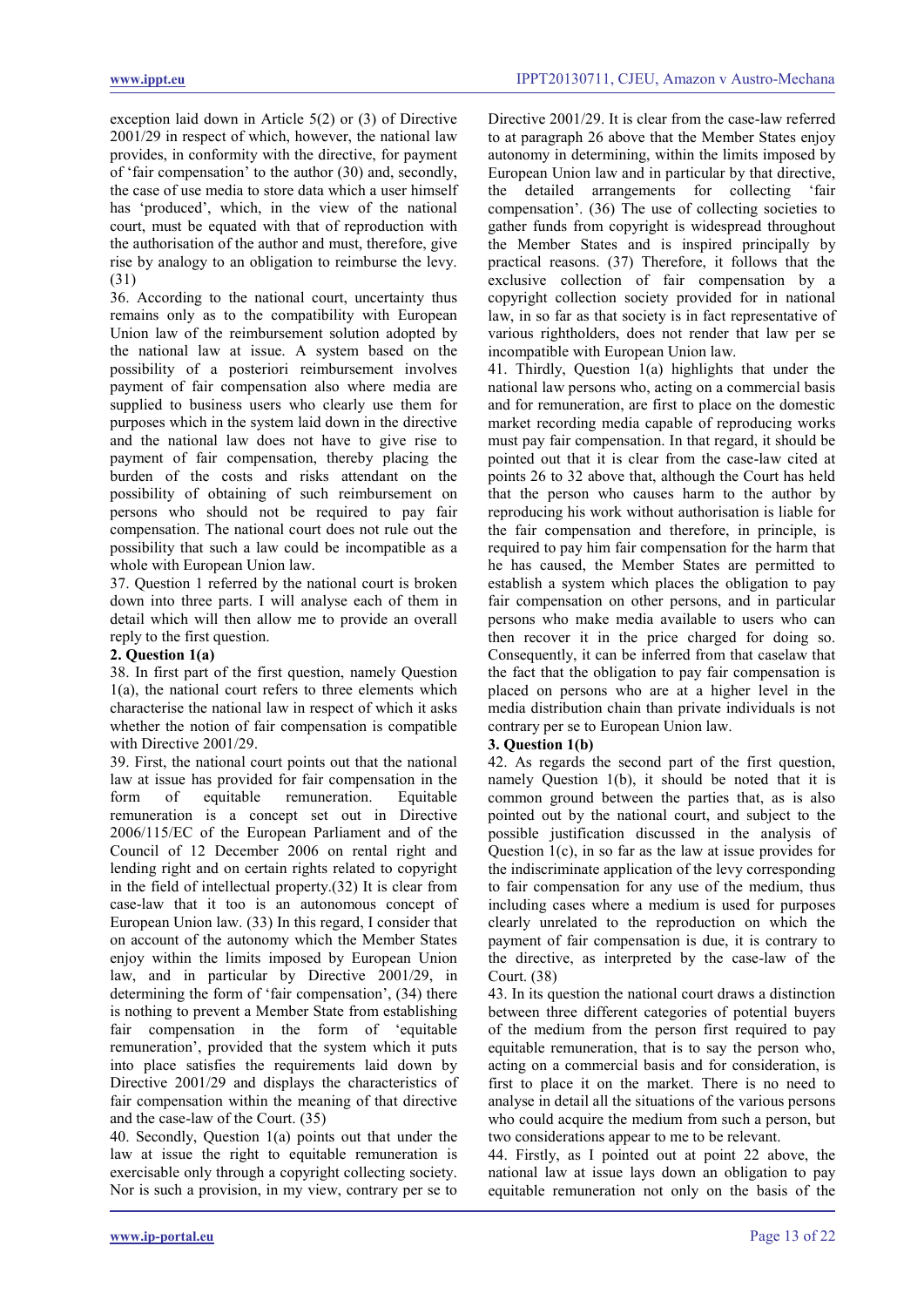private copying exception exercised by a natural person under Article 5(2)(b) of Directive 2001/29, but also in respect of other uses defined as 'personal' which are covered by other exceptions laid down in that Austrian law. In that context, it is conceivable that those other exceptions apply to persons other than natural persons, such as libraries or research institutes, for example. Therefore, it is possible for persons who are not natural persons to be required to pay equitable remuneration (which corresponds to fair compensation) as they use the medium for purposes for which such payment is due. Consequently, in the case of a law such as that at issue, the fact that the person who buys the medium is not a natural person, but a legal person, cannot exempt it automatically from paying fair compensation and that is not necessarily contrary to European Union law.

45. Secondly, and conversely, the fact that it is a natural person who buys the medium does not, in my view, necessarily mean that that person uses the medium for private purposes in such a way that the assumption laid down by the case-law mentioned in point 32 above, which gives rise to the obligation to pay fair compensation, must inevitably apply. The question will be analysed in detail in connection with Question 2, but I consider it important to emphasise now that it is quite possible for a natural person to purchase the medium not as a private person but, for example, as a trader or self-employed person. Where a natural person is able to show that he acquired the medium for a purpose which is clearly other than private copying (or use of the medium for other purposes on which fair compensation is payable), I consider that he should not be liable to pay it.

#### **4. Question 1(c)**

46. Moving on to the third part of the first question, namely Question 1(c), it is here precisely that the heart of the question referred by the national court lies. The question which that court asks is, in essence, as follows: can the establishment of a system for reimbursing fair compensation to people who are not required to pay it compensate for the unlawfulness deriving from the indiscriminate application of the levy corresponding to fair compensation?

47. In that regard, it is important first of all to point out that, as is clear from point 35 above, the national court explained in the order for reference that the scope of the right to reimbursement laid down in Article 43b(6) of the UrhG is not limited to the two cases expressly provided for in law, but also extends to other cases. Extension of the scope of the provision which lays down the right to reimbursement to the other cases mentioned by the national court must be regarded as constituting a pre-existing situation. (39)

48. However, I consider that, subject to the considerations set out below on the possibility of a priori exemption from payment of fair compensation, for a national law which provides for a system for reimbursing fair compensation to be considered compatible with European Union law, it is necessary for that system to apply not to specific individual cases, but rather generally to all cases where payment of fair compensation is not due on the grounds that the use of the medium does not constitute an act likely to cause harm to the author of a work. (40)

49. Nevertheless, the doubts which the national court has and on which the Court is being questioned, are unconnected with the scope of the reimbursement system. The national court observes that a system based on indiscriminate payment of fair compensation and a subsequent, general, possibility of reimbursement, places the burden of the costs and risks associated with obtaining reimbursement on persons who are not required to pay fair compensation under Directive 2001/29. Although they use the media for uses on which fair compensation is not payable, those persons would have to pay it beforehand and only subsequently obtain reimbursement thereof with attendant risks and costs.

50. With regard to those doubts, the Commission, together with the Amazon group companies, considers that the power granted to the Member State to determine the form and detailed arrangements of levying fair compensation cannot go so far as to permit them to opt for a reimbursement system which imposes charges on persons who do not fall within the scope of the notion of fair compensation, as defined in Directive 2001/29, and does not fall within the competences of the Member States. From that perspective, the possibility of obtaining reimbursement does not remove the incompatibility with that directive of national legislation which provides for the payment of fair compensation even in the absence of the link, required by case-law, between it and the use of the media.

51. In that regard, it should be pointed out, however, that the case documents show that in Austria, where the person who, acting on a commercial basis and for remuneration, is first to place a medium on the domestic market, reliably guarantees that neither he nor his buyers will use the medium for purposes for which they would be required to pay fair compensation for private or personal use, he is able to benefit from a kind of 'a priori exemption' from the obligation to pay such fair compensation.

52. Such 'a priori exemption' can be obtained by Austro-Mechana by using a form made available for that purpose and is granted to undertakings in respect of which it may be assumed from the outset that they will most probably not make copies of copyrightprotected works for uses on which fair compensation is payable. According to the statements made by Austro-Mechana at the hearing, the basis for that 'a priori exemption' is to be found in the actual wording of Article 42b(1) of the UrhG, which provides that an author has the right to fair compensation only where 'it is to be anticipated' that the work will be reproduced on a medium. Therefore, conversely, where it can reasonably be anticipated that the medium will be used for purposes other than reproduction of a work, that right does not arise from the outset.

53. However, according to case-law, the Court does have jurisdiction to provide the national court with all the guidance as to the interpretation of European Union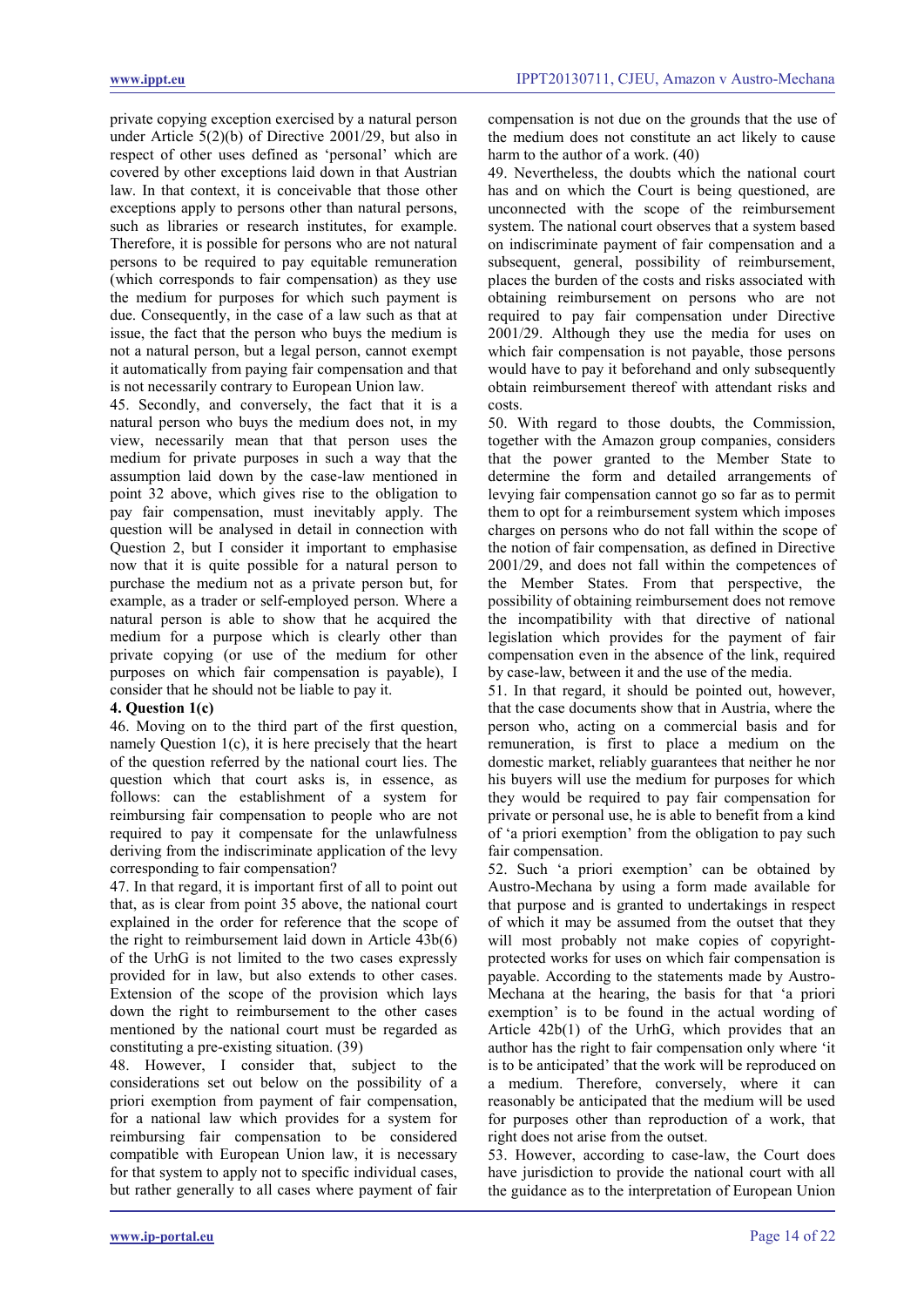law necessary to enable that court to rule on the compatibility of national rules with European Union law. (41) Therefore, I consider that a national law which allows, on the one hand, for the possibility a priori exemption from payment of fair compensation for natural or legal persons who may reasonably be assumed on the basis of objective – and even merely indicative – factors to be acquiring the media for purposes which are clearly different from those on which fair compensation is payable (42) and, on the other, for the possibility of generally obtaining a posteriori reimbursement of such fair compensation in all cases where it is demonstrated that the use of the medium did not constitute an act likely to cause harm to the author of a work, would be compatible with Directive 2001/29.

54. Such a system, on the one hand, makes it possible to minimise a priori cases where the burden of possible risks and costs attendant on payment of fair compensation falls on persons not liable for it and, on the other, makes it possible to obtain reimbursement even where undue payment of the fair compensation has been made. In my view, such a system is capable of guaranteeing both effective and rigorous protection of copyright and a fair balance between the interests of the various categories of persons involved. (43)

55. However, it is for the national court to establish the actual impact and effectiveness of the functioning of the a priori exemption system in the circumstances of the main proceedings. In my view, to that end the court will have in particular to examine a number of circumstances including, firstly, whether the a priori exemption system is actually founded in Austrian law, as Austro-Mechana claims, and, secondly, whether the law at issue obliges Austro-Mechana to exercise that 'power of a priori exemption' objectively or allows it to have a certain margin of discretion in applying it. In the second case, questions will undoubtedly arise as to the impartiality of Austro-Mechana on account of its nature as a private company, albeit with certain aspects of public interest, which has an interest in the decision on whether or not to grant the exemption.

56. Finally, if the national court should consider that the a priori exemption system does not meet the above requirements, I again raise the question whether a law which allows for a general possibility of reimbursement cannot in any event be considered compatible with European Union law, even though it means that the costs and risk of the advance payment of fair compensation fall on persons who are not required to pay it.

57. I consider that in order to determine the compatibility or otherwise of such a law with European Union law it is necessary to strike a balance, with reference to the circumstances specific to a particular case, between the right of authors to obtain complete protection for the rights associated with their works, which finds its highest expression in Article 17(2) of the Charter of fundamental rights of the European Union, and the right of the businesses which market the media not to incur undue costs, which is attached to the

freedom to conduct a business recognised by Article 16 of that charter.

58. In that regard, I would recall that the Court has stated precisely in relation to Directive 2001/29 that the Member States must, when transposing it, take care to rely on an interpretation of it which allows a fair balance to be struck between the various fundamental rights protected by the Community legal order. Further, when implementing the measures transposing the directive, the authorities and courts of the Member States must not only interpret their national law in a manner consistent with it but also make sure that they do not rely on an interpretation of it which would be in conflict with those fundamental rights or with the other general principles of Community law. (44)

59. In that regard, I also observe that the fact that the payment of fair compensation is 'temporarily' incurred by persons not required to pay it, provided that they can subsequently recover it, is inherent in the system in **[Padawan](http://www.boek9.nl/files/2010/IEPT20101021_HvJEU_Padawan_v_SGAE.pdf)**. In that judgment the Court acknowledged that it is possible to charge fair compensation to persons who are not actually liable for it but who can then recover it from subsequent buyers. (45)

# **D – Question 2**

60. The national court refers Question 2 to the Court only if Question 1 is answered in the negative. That court holds that if the answer to Question 1 is in the negative, and therefore if that court has to declare the national law at issue incompatible with European Union law, it would nevertheless be required, in order to resolve the dispute in the main proceedings, to try to identify an interpretation of that law which was in conformity with Directive 2001/29. I concur with the approach taken by the national court. (46)

61. However, having held on the basis of the considerations contained in the preceding section of this opinion, that Question 1 may be answered in the affirmative, I consider that if the Court accepted that line it would not be necessary to reply to Question 2. It is only in the event of the Court answering Question 1 in the negative, by adopting a different approach from that which I propose, that I set out the following considerations.

62. Question 2 is divided into two parts. By the first part (point 2.1.), the national court asks the Court whether a scheme establishes 'fair compensation' for the purposes of Article  $5(2)(b)$  of Directive 2001/29 if the right to fair compensation laid down in the national law at issue applies only where recording media are marketed to natural persons who use it to make reproductions for private purposes. As all the intervening parties who submitted observations on Question 2 observe, this question must be answered in the affirmative. In that regard, it is sufficient to note that the wording of Article 5(2)(b) of Directive 2001/29 shows that where recording media are marketed to natural persons who use them for private purposes, there is an obligation to pay fair compensation.

63. The second part of Question 2 (point 2.2), to which a reply is necessary only in the event that Question 1 is answered in the affirmative, is, however, of greater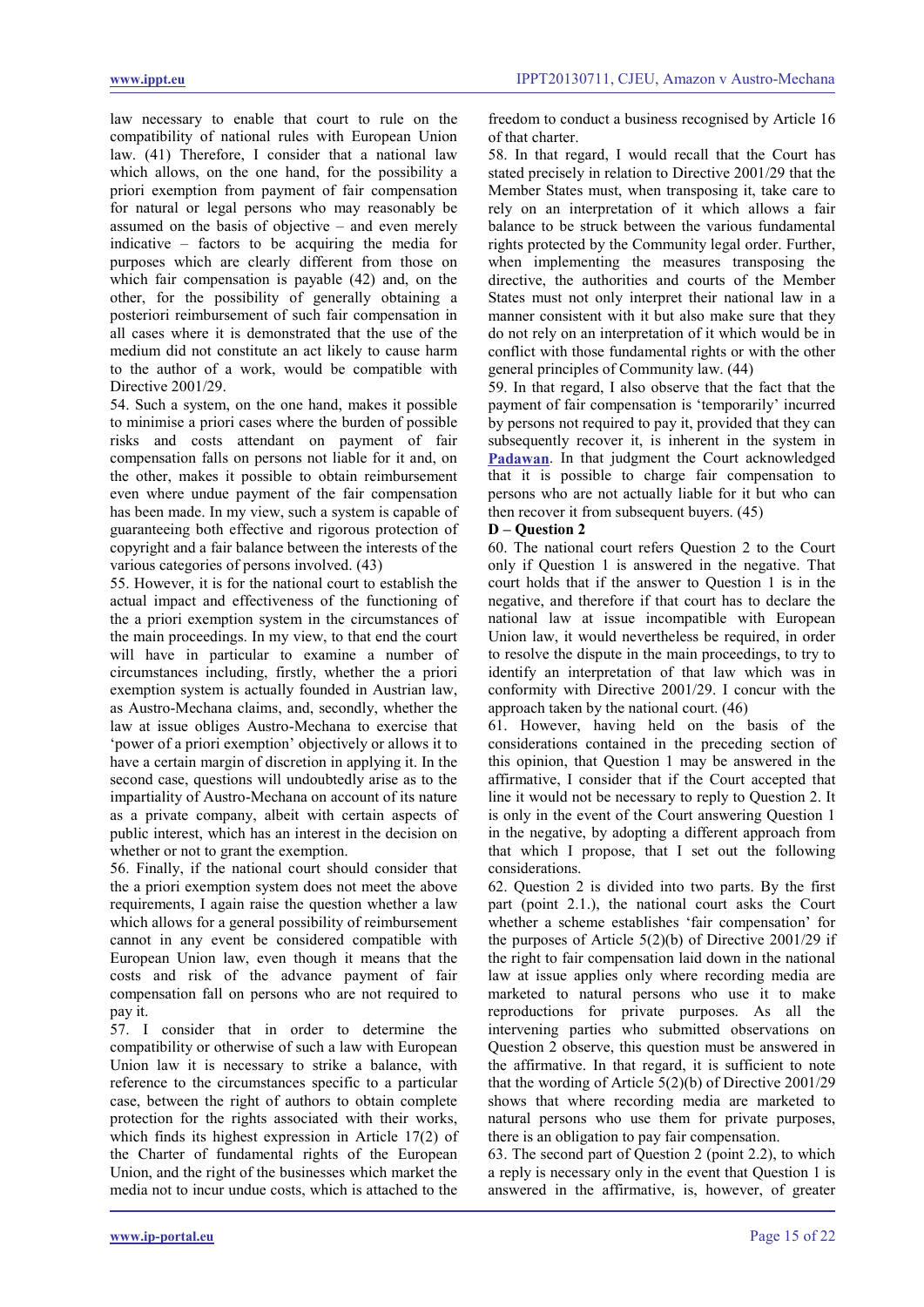interest. By that question, the national court asks whether where recording media are marketed to natural persons it must be assumed until the contrary is proven that they will use them for private purposes.

64. As is clear from point 32 above, in Padawan the Court held that where media are made available to natural persons for private purposes it may be assumed that they will use them to copy copyright-protected works for private purposes. The national court asks in essence whether that assumption can be extended on the grounds that where the media are made available to natural persons it may be assumed that they will use them for private purposes (and, thus, applying the assumption mentioned in point 32 above, it may be assumed that they will use them to reproduce protected works).

65. In that regard, it should be observed that the rationale of the assumption recognised by the Court at paragraphs 54 to 56 of the judgment in Padawan applies where, in a specific case, it is impossible in practice to determine whether or not natural persons use the acquired medium to reproduce copyright protected works for private purposes with the consequent obligation to pay fair compensation. It is because of that impossibility that the Court has established that where a natural person acquires a medium for private uses it may be assumed that he will use it to reproduce protected works. In that context, I consider that the operation of that assumption would be frustrated in practice if it were not possible to assume, until the contrary is proven, that where a natural person acquires the medium he will use it for private purposes. If that were not the case, whenever a natural person acquired a medium there would be uncertainty about the use he was making of it and thus about the existence or otherwise of the obligation to pay fair compensation. (47)

66. Therefore, I consider that, having regard to the above rationale, the second part of Question 2 must be answered in the affirmative. However, as pointed out at point 45 above, it is necessary in each case for the assumption that the medium is used for private purposes when it is acquired by a natural person to be regarded as a rebuttable assumption. Thus, the natural person himself or the person liable for fair compensation must be able to demonstrate, for the purposes of any a priori exemption from payment of fair compensation or any reimbursement thereof, that the natural person acquired the medium for purposes clearly unrelated to private copying or use of the medium for other purposes on which fair compensation is payable. In that case there is no doubt that payment of fair compensation will not be due.

# **E – Question 3**

### **1. General observations and admissibility**

67. By Question 3, to which the Court is asked to reply if Question 1 or 2.1 is answered in the affirmative, the national court asks whether it follows from Article 5 of Directive 2001/29 or other provisions of EU law that the right to be exercised by a collecting society to payment of fair compensation does not apply if, in relation to half of the funds received, the collecting society is required by law not to pay these to the persons entitled to compensation but to social and cultural institutions.

68. The national court is uncertain in particular whether the obligation laid down in Article 13 of the VerwGesG on copyright collecting societies to create institutions for social or cultural purposes for copyright holders and pay to them half of the funds generated by the 'blank cassette levy' may render the Austrian system of equitable remuneration incompatible with the notion of fair compensation laid down in Directive 2001/29. In that respect, the national court is uncertain on two counts. On the one hand, authors have to make do with receiving in cash only half the compensation for the harm sustained from the use of their works. On the other, the national court refers to possible actual discrimination between Austrian and foreign authors with regard to the possibility of using those social or cultural institutions.

69. With regard to this question it is necessary, as a preliminary point, to adopt a position on certain issues relating to the admissibility thereof.

70. Firstly, I consider it necessary to reject the plea raised by the Austrian Government, alleging that this question is inadmissible in that, as that national court acknowledges, it has no relevance to the resolution of the main proceedings. In that respect, it is settled caselaw that in the light of the presumption of relevance enjoyed by questions on the interpretation of European Union law referred by a national court, the Court may refuse to rule on them only where it is quite obvious that the interpretation of European Union law that is sought bears no relation to the facts of the main action or its purpose, where the problem is hypothetical, or where the Court does not have before it the factual or legal material necessary to give a useful answer to the questions submitted to it. (48) It is expressly stated in the order for reference that the national court does not rule out the possibility that any incompatibility of the national law with Directive 2001/29, declared following the Court's reply to Question 3, could result in dismissal of the claim in the main proceedings. Therefore, it is clear that the national court considers that the question could be decisive in resolving this case. Consequently, that claim must, in my view, be regarded as admissible.

71. Secondly, I consider, on the other hand, that Question 3 should be declared inadmissible in so far as it refers without distinction to any 'other provisions of EU law'. In that regard, the Court has previously established that a question which is too general does not lend itself to a suitable reply. (49) Furthermore, it is settled case-law that in a preliminary ruling procedure it is essential for the national court, first, to set out the precise reasons why it was unsure as to the interpretation of certain provisions of EU law and why it considered it necessary to refer questions to the Court for a preliminary ruling on them, and, second, to provide at the very least some explanation of the reasons for the choice of the provisions of EU law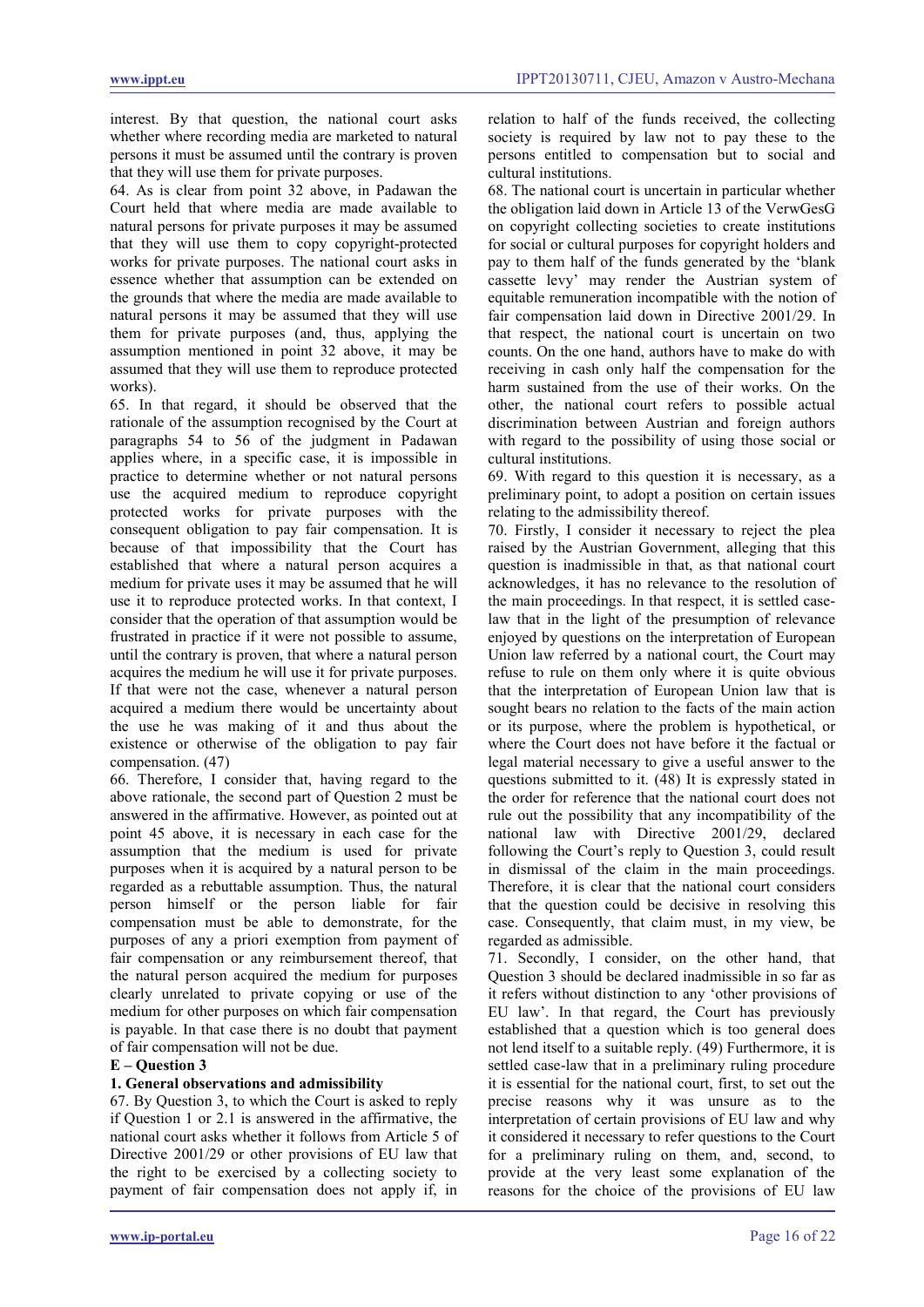which it requires to be interpreted and of the link it establishes between them and the national legislation applicable to the dispute. (50) It follows from those requirements that a general, unjustified reference to some 'other provisions of EU law', as contained in Question 3, cannot be regarded as admissible. Moreover, that interpretation is borne out by the wording of Article 94(c) inserted in the new version of the Rules of Procedure of the Court, according to which the request for a preliminary ruling must contain a statement of the reasons which prompted the referring court or tribunal to inquire about the interpretation or validity of certain provisions of European Union law, and the relationship between those provisions and the national legislation applicable to the main proceedings.

72. Consequently, in my view, the Court will have to rule only on the aspects of the question relating to Directive 2001/29, as set out in the order for reference. On the other hand, the Court will not, in my view, have to rule on the various arguments presented by the parties in so far as the national court has not submitted any question in that regard. (51)

# **2. Substance of Question 3**

73. As regards the substance of this question, it should be observed that what the referring court is asking the Court in essence is whether the possible nonconformity with the Directive 2001/29 of a national law, which provides for payment of half of the fair compensation not directly to the authors but to social and cultural institutions which carry out activities on their behalf, can relieve the person liable from payment of the fair compensation due.

74. In that regard, I observe, as a preliminary point, that it is clear from the principles expressed by the Court, referred to at points 27 and 28 above, that the notion of fair compensation is defined in terms of compensation to the author for the harm sustained as a result of the unauthorised reproduction of his work. The Court has likewise held that it is clear from the wording of Article 5(2)(b) of Directive 2001/29 that European Union law provides that the right to fair compensation for the author is to be unwaivable. Therefore, the author must necessarily receive payment thereof. (52) The Court has also held that the exception laid down in that provision must be interpreted strictly and thus cannot be extended beyond what is expressly imposed by the provision at issue and therefore cannot be applied to authors' remuneration rights. (53) In addition, according to case-law the Member States are under an obligation to achieve a certain result, namely to ensure that the fair compensation to compensate the rightholders harmed for the prejudice sustained in the territory of that Member State is recovered. (54)

75. I consider that a logical corollary of those principles of case-law is that the right to fair compensation, which is unwaivable and necessary, must be effective. A provision of national law which limits the exercise of that right by withholding even part of that compensation from the rightholders is not therefore, in my view, compatible with European Union law. (55)

76. However, that said, I can find nothing in either European Union law or case-law which leads me to think that Member States must be required to pay authors all the fair compensation in cash and or which precludes the Member States from providing that part of that compensation be provided in the form of indirect compensation. Provision in national law for a form of indirect compensation for authors does not seem to me in any way contrary per se to the notion of fair compensation. To that same effect, I consider that the possibility of providing that part of that compensation may be effected by a form of collective compensation for all authors is not contrary per se to the notion of fair compensation. (56)

77. A system which provided that the entire payment of the fair compensation be effected in the form of indirect or collective payment might not be compatible with the requirement relating to effectiveness which underlies the very notion of fair compensation. Therefore, the question arises as to the extent to which forms of indirect compensation are permitted to safeguard the effectiveness of fair compensation.

78. In that regard, I observe, however, that the forms and detailed arrangements of fair compensation distribution by the institutions who receive payment thereof are not specifically governed by European Union law and therefore the Member States have a certain margin of discretion in determining them within the limits of European law. Therefore, it is not for the Court to replace the Member States in determining those forms and detailed arrangements as Directive 2001/29 does not impose on them any particular criterion in that regard, (57) other than that relating to the effectiveness of fair compensation.

79. As regards specifically the activities carried out by the institutions created and financed pursuant to the national law at issue, I consider that social protection benefits for authors in general and their family members can, without any doubt, constitute types of indirect and collective compensation compatible with the notion of fair compensation and the aims specific to Directive 2001/29. (58) Similar considerations apply, in my view, also to cultural promotion activities which may be of benefit, not only to the safeguarding and development of culture in general in conformity with the objectives of both the TFEU (59) and copyright protection itself, (60) but also directly to the authors themselves in the form of more or less specific promotion of their works.

80. As regards possible discrimination between Austrian authors and foreign authors with regard to the benefit from those possible forms of indirect compensation, it is, in my view, for the national court to determine whether or not it exists in a particular case. However, I consider that where access to such social benefits is open without distinction to all authors, Austrian or foreign, and where the cultural benefits constitute an effective form of indirect compensation from which both national and foreign authors are capable of benefiting without distinction, albeit not necessarily to the same degree, there is no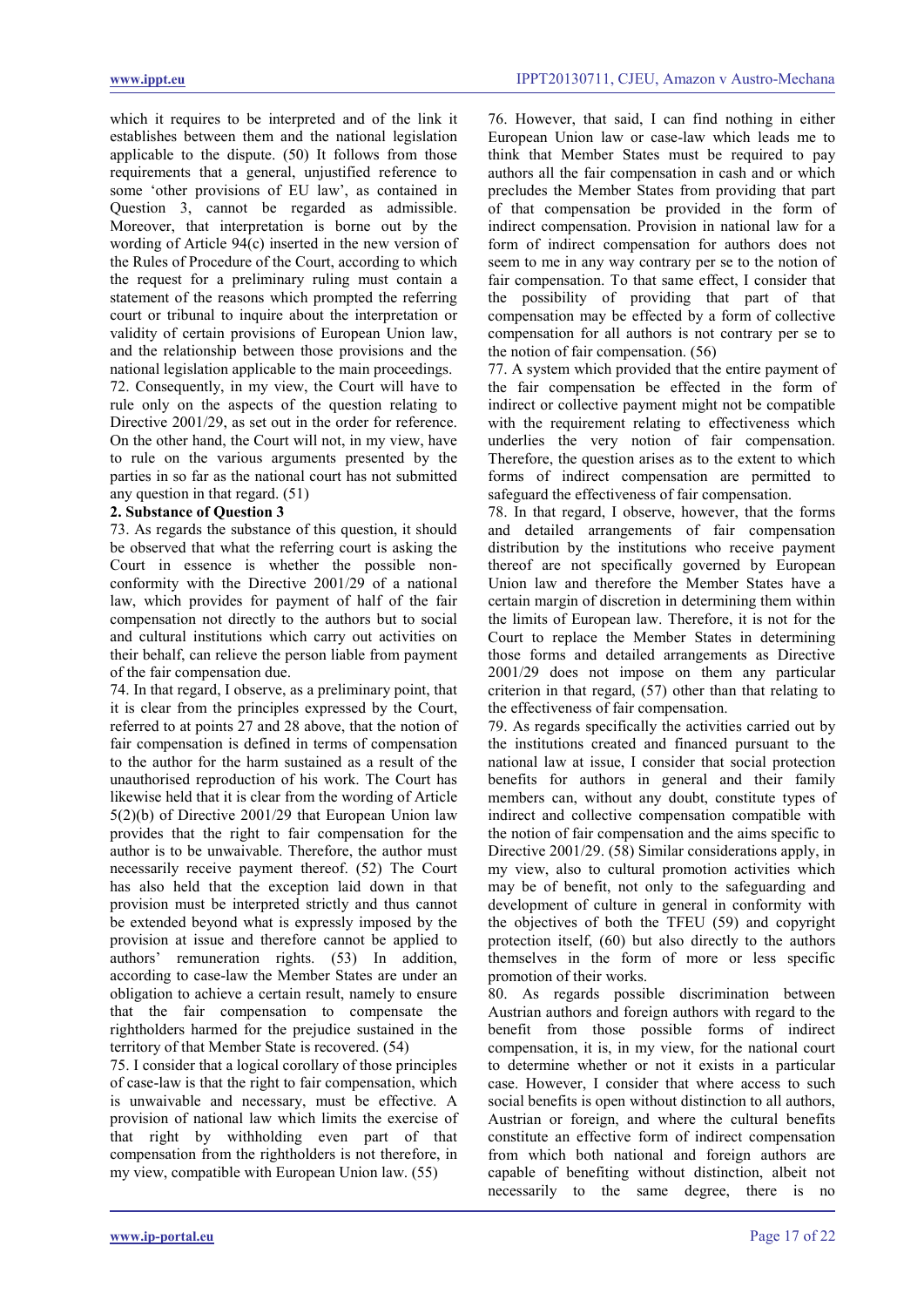discrimination which could render the national law incompatible with European Union law.

81. Finally, to reply specifically to the question referred by the national court, I must also observe that, if it were accepted that a question concerning the distribution of fair compensation had the result of releasing the person liable from the obligation to pay it, the result would be that authors would not be compensated in any way for the harm sustained from the media sold in a specific case. Such a result would appear to me to be contrary per se to European Union law and thus unacceptable. (61)

82. Therefore, in the light of the foregoing considerations, I consider that where a national law provides that all funds received as payment of fair compensation are distributed to the authors, half in the form of direct compensation and the other half in the form of indirect compensation, the reply to the question whether a person is exempt from the obligation to pay fair compensation can only be in the negative. It will be for the national court to assess whether, and to what extent, the application of the national legislation at issue in the main proceedings actually involves forms of indirect compensation for authors. (62)

### **F – Question 4**

83. By Question 4, the national court asks the Court to rule whether Article 5(2)(b) of Directive 2001/29/EC or any other provision of EU law preclude the right to fair compensation if in another Member State similar remuneration for putting the media on the market has already been paid.

84. It is clear from the order for reference that this question is based on the argument put forward by the Amazon group companies – the defendants in the main proceedings – that they had already paid in Germany an amount by way of fair compensation in respect of some of the media marketed in Austria. These companies therefore claim that since it is a second, unlawful, payment by way of fair compensation they are not required to make such payment in Austria. (63)

85. In that regard, it should be observed as a preliminary point that applying the considerations which I put forward at points 71 and 72 above, Question 4 too must, in my view, be declared partially inadmissible in so far as it makes a general reference to any 'other provision of EU law'. Therefore, in respect of that question too the Court will have to rule solely on the aspects set out in the order for reference without having to rule on the various arguments put forward by the parties but not raised by the national court.

86. As regards the substance, I consider in principle that double payment of fair compensation in respect of the same medium is not permitted. It is clear from the case-law recalled at points 27 and 28 above, which is repeatedly mentioned in this opinion, that fair compensation constitutes recompense for the harm suffered by the author as a result of the unauthorised reproduction of a work. It appears to me a logical consequence of this interpretation of the notion of fair compensation that in principle recompense should be effected only once in relation to the use of each

reproduction medium on which fair compensation is payable. There is no reason to justify paying fair compensation twice. Therefore, in my view it is not possible to accept the argument put forward by the Polish Government that the margin of discretion left to the Member States in the absence of harmonisation of the law on fair compensation does not preclude receipt of a second payment by way of fair compensation in respect of the same medium. (64)

87. However, that said, it must be pointed out, as the referring court also observed, that the Court recognised the existence of an obligation to achieve a certain result on the Member State in which the harm was sustained, namely to recover the fair compensation for the harm suffered by the authors as a result of use of their work. The Court has found that if a Member State has introduced an exception for private copying into its national law and if the final users who, on a private basis, reproduce a protected work reside on its territory, that Member State must ensure, in accordance with its territorial competence, the effective recovery of the fair compensation for the harm suffered by the rightholders on the territory of that State. (65)

88. The Court has also found, on the one hand, that it can be assumed that the harm for which reparation is to be made arose on the territory of the Member State in which the final users, who reproduce the work and therefore cause the damage, reside, (66) and, on the other, the mere fact that the commercial seller of the media is established in a Member State other than that in which the purchasers reside has no bearing on that obligation on the Member States to achieve a certain result. (67)

89. In the present case there is no dispute that since the media were acquired by final users in Austria the harm for which reparation is to be made by paying fair compensation took place in that country. Therefore, applying the abovementioned case-law there is an obligation on the Austrian authorities to ensure the effective recovery of the fair compensation for the harm suffered by the authors in Austria. Therefore, in that context, a person liable for fair compensation cannot claim that he can be released from the obligation to pay it in Austria on the grounds that he has already paid it in another Member State where the harm to the author justifying payment thereof did not take place. Where the payment of an amount on that basis was actually made in another Member State, it will be for the person liable to recover it in the Member State in question through the legal means available under its law.

90. The Amazon group companies contend that in Germany they are unable to assert any claim for recovery of fair compensation already paid in respect of certain media subsequently marketed in Austria. However, it is for the Member State in which undue payment was made to give persons not required to pay fair compensation an adequate opportunity to obtain reimbursement of undue payments by way of fair compensation, where applicable through actions before national bodies.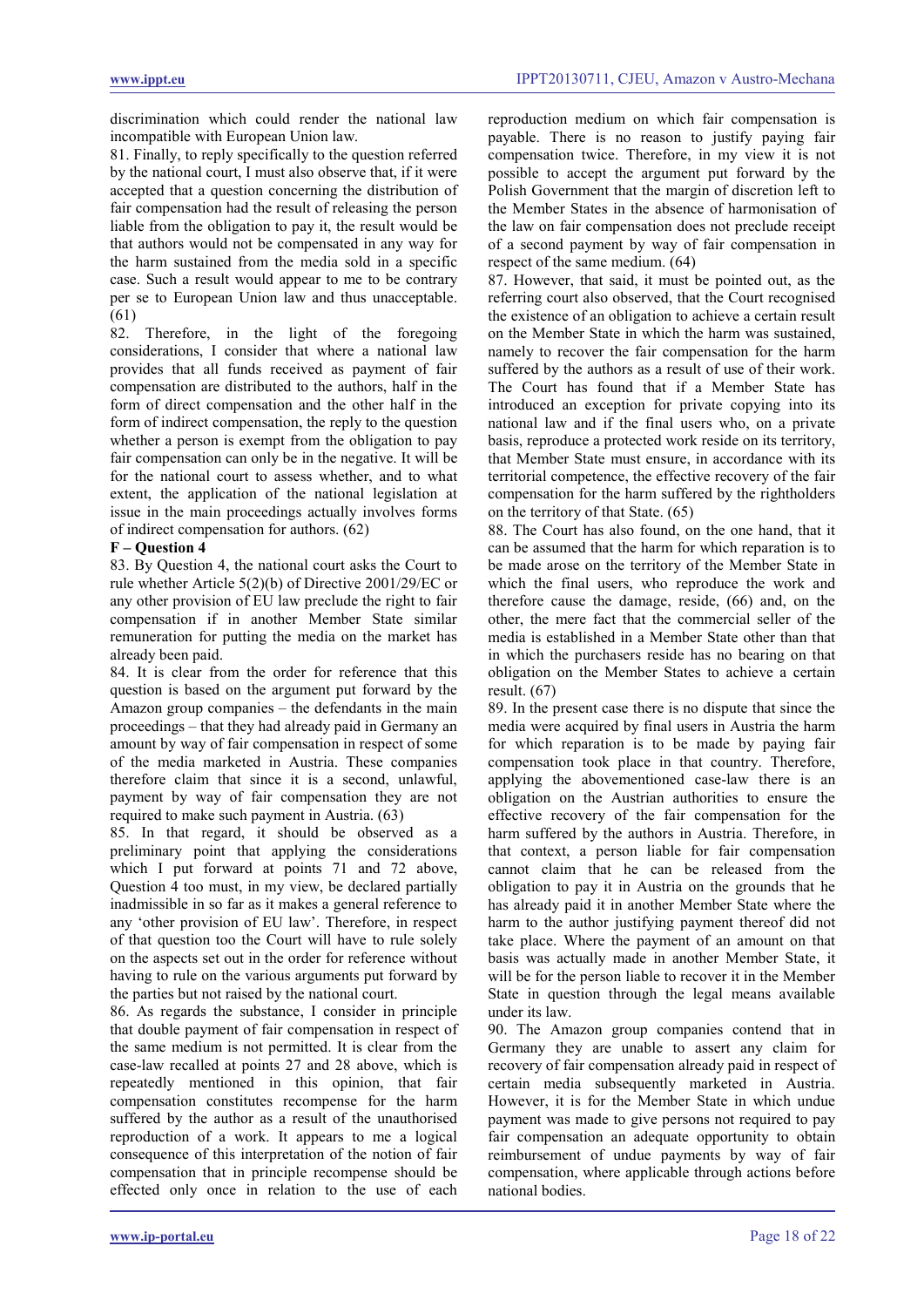91. If double payment of fair compensation has actually been made in the present case, it would seem to me to be a reprehensible consequence of insufficient coordination between the laws of the Member States as a result of the absence of harmonisation of the rules on fair compensation. It will be for the Union legislature to intervene by enhancing the level of harmonisation of national law in order to prevent any such situations occurring again in future. (68)

### **V – Conclusion**

92. On the basis of the foregoing considerations, I suggest that the Court should reply as follows to the questions referred by the Oberster Gerichtshof:

1. A legislative scheme can be regarded as establishing fair compensation for the purposes of Directive 2001/29, where (a) the persons entitled under Article 2 of Directive 2001/29 have a right to equitable remuneration, exercisable only through a collecting society representative of the various rightholders without distinction, against persons who, acting on a commercial basis and for remuneration, are first to place on the domestic market recording media capable of reproducing the works of the rightholders, and (b) national law allows, on the one hand, for the possibility of a priori exemption from payment of fair compensation for natural or legal persons who may reasonably be presumed on the basis of objective – and even merely indicative – factors to be acquiring the media for purposes which are clearly different from those on which fair compensation is payable and, on the other, for the possibility of generally obtaining a posteriori reimbursement of such fair compensation in all cases where it is demonstrated that the use of the medium did not constitute an act likely to cause harm to the author of a work.

2. In the light of the suggested reply to Question 1, I do not consider that it is necessary to reply to Question 2. Should the Court consider it necessary to reply to that question, I suggest that it should reply as follows:

2.1 a scheme establishes 'fair compensation' for the purposes of Directive 2001/29 if the right to fair compensation applies only where recording media are marketed to natural persons who use the recording media to make reproductions for private purposes, and 2.2 where recording media are marketed to natural persons it must be assumed until the contrary is proven that they will use such media with a view to making reproductions for private purposes. For the purposes of any a priori exemption from payment of fair compensation or any reimbursement thereof, it must be possible to demonstrate that a natural person has acquired the medium for a purpose clearly unrelated to private copying or use of the medium for other purposes on which fair compensation is payable.

3 It does not follow from Directive 2001/29 that the right to payment of fair compensation does not apply where there is a national law which provides that all funds received from the payment thereof are distributed to the authors, half in the form of direct compensation and the other half in the form of indirect compensation. However, it is for the national court to assess whether, and to what extent, application of the national law constitutes, in a specific case, a form of indirect compensation which does not discriminate between the different categories of authors.

4 Where the harm for which reparation is to be made arose in the territory of a Member State, Directive 2001/29 does not preclude the right to payment of fair compensation in that Member State if in another Member State similar remuneration for putting the media on the market has already been paid. However, it is for the Member State in which undue payment was made to give persons not required to pay fair compensation an adequate opportunity to obtain reimbursement of undue payments by way of fair compensation, where applicable through actions before national bodies.

1 – Original language: Italian.

2 – Directive 2001/29/EC of the European Parliament and of the Council of 22 May 2001 on the harmonisation of certain aspects of copyright and related rights in the information society (OJ 2001 L 167, p. 10). See, in particular, recital 2 of the preamble thereto.

3 – See recital 1 of the preamble to Directive 2001/29 and Case C-479/04 Laserdisken [2006] ECR I-8089, paragraphs 26 and 31 to 34, and Case C-467/08 Padawan [2010] ECR I-10055, paragraph 35.

4 – See recitals 5, 6, 7, 39 and 47 of the preamble to Directive 2001/29, and point 29 of the Opinion of Advocate General Sharpston in Joined Cases C-457/11 to C-460/11 VG Wort, Fujitsu Technology Solutions, Hewlett-Packard [2013] ECR I-0000.

5 – For further considerations and references in this respect, see the Opinion of Advocate General Trstenjak in Padawan (cited in footnote 3), points 41 to 44.

6 – See, in this respect, the considerations put forward by Advocate General Sharpston at points 28 and 30 of his Opinion in VG Wort and Others (cited in footnote 4).

7 – See, in particular, Padawan (cited in footnote 3), Case C-462/09 Stichting de Thuiskopie [2011] ECR I-0000, and Case C-277/10 Luksan [2012] ECR I-0000.

8 – In addition to the present case and VG Wort and Others (cited in footnote 4), the Court will, in the near future, be asked to adopt a position on questions concerning the fair compensation provided for in Directive 2001/29 in Case C-435/12 ACI Adam BV and Case C-463/12 Copydan Båndkopi.

9 – See Commission press release of 5 December 2012 (Memo/12/950). In that regard, it should be noted that precisely the question of fair compensation, which forms the subject-matter of the present case, was rightly identified by the Commission as one of the most problematic issues of copyright law requiring immediate action.

10 – Furthermore, Article 5(5) of Directive 2001/29 makes the introduction of the private copying exception, like the other exceptions and limitations provided for in Article 5(1) and (4), subject to three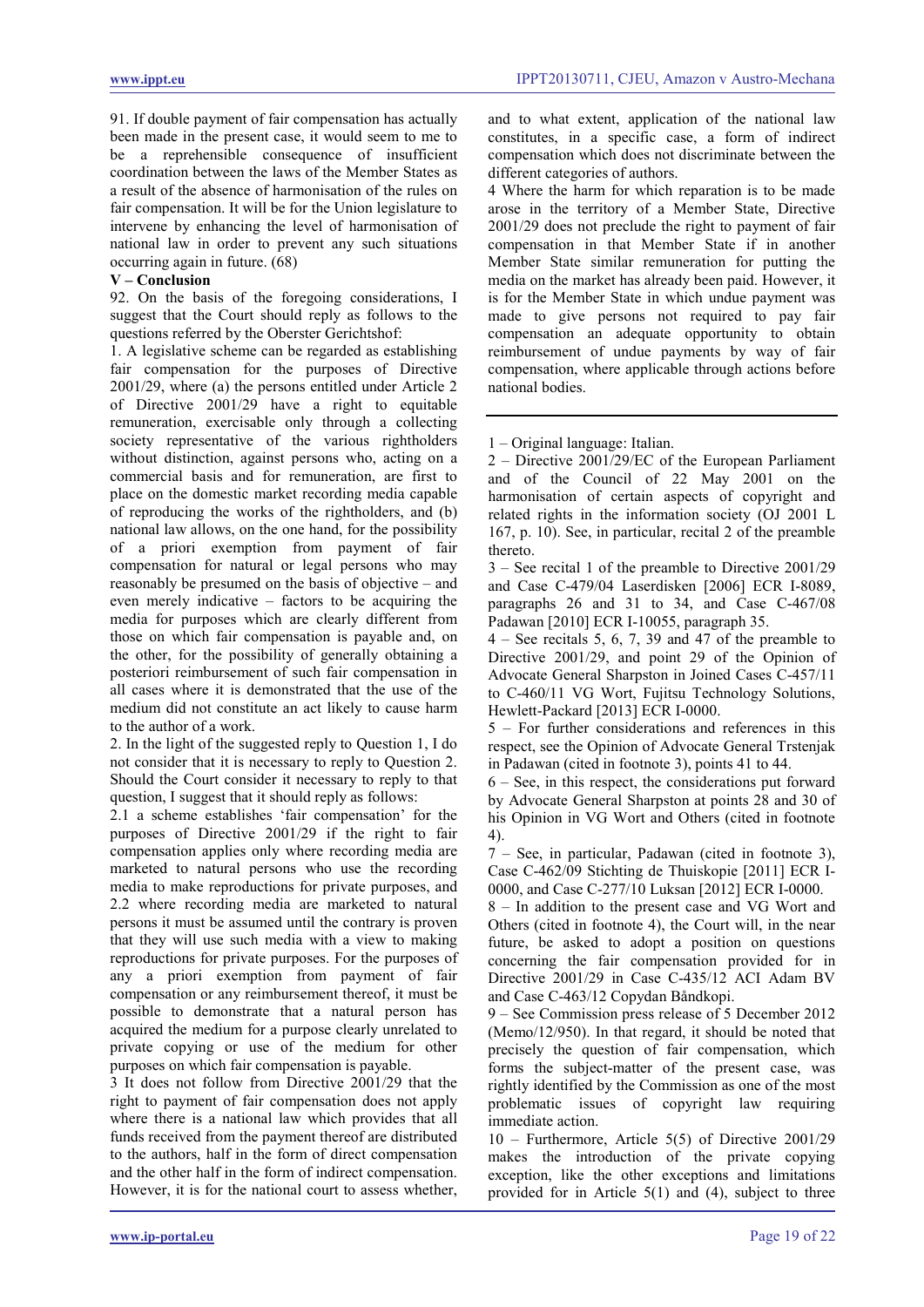conditions, that is, first, that that exception applies only in certain special cases, second, that it does not conflict with a normal exploitation of the work and, finally, that it does not unreasonably prejudice the legitimate interests of the copyright holder.

11 – Urheberrechtsgesetz of 9 April 1936 (BGBl. No 111/1936), as subsequently amended. The present versions of Articles 42 and 42b were amended in 2003 by the Urheberrechtsgesetz- Novelle 2003 (BGBl. I No 32/2003), which was adopted to transpose Directive 2001/29 into Austria law.

12 – Law of 13 January 2006 (BGBl. I No 9/2006).

13 – The referring court observes that although the case before it concerns only the requirement to provide an account in order to quantify the claim, this matter is closely connected with the existence of a right to equitable remuneration under Austrian law.

14 – The notion of fair compensation is contained in various provisions of Directive 2001/29. In addition to Article 5(2)(b) thereof, to which the national court refers in its questions, fair compensation for rightholders is also provided for explicitly in relation to the exceptions laid down in Article  $5(2)(a)$  and (e), and in various recitals in the preamble to the directive.

15 – This concerns in particular cases of personal use for the purposes of research, press reporting, teaching in schools and universities, and public lending. See subparagraphs 2, 3, 6 and 7 of Paragraph 42 of the UrhG respectively.

16 – According to recital 36 of the preamble to Directive 2001/29, the Member States may provide for fair compensation for rightholders also when applying the optional provisions on exceptions or limitations which do not require such compensation.

17 – As regards the assessment of the compatibility of a national law with Directive 2001/29, I refer to the considerations put forward by Advocate General Sharpston at points 37 and 38 of his Opinion in VG Wort and Others (cited in footnote 4).

18 – In the present case, it should be noted that the exceptions laid down in Paragraph 42(2), (3), (6) and (7) of the UrhG, whilst similar to some of those laid down in Directive 2001/29 (see in particular Article  $5(2)(c)$  and  $(3)(a)$  and  $(c)$ ), do not correspond to them exactly. However, in so far as they all lay down the requirement that the use made of the work for the purposes mentioned must be 'personal', those exceptions appear to have a more restrictive scope than the corresponding exceptions laid down in the directive.

19– See Padawan (cited in footnote 3), paragraphs 33 and 37.

20 – See Padawan (cited in footnote 3), paragraphs 40 and 42, and Stichting de Thuiskopie (cited in footnote 7), paragraph 24. See in this regard recital 35 of the preamble to Directive 2001/29 from which it emerges that, having regard to the particular circumstances of each case, the criterion of the harm to the copyright holders resulting from the use of the protected works is a valuable criterion in cases of exceptions or limitations subject to fair compensation, and thus not only in the case of the private copying exception.

21 – See Padawan (cited in footnote 3), paragraph 43, and Stichting de Thuiskopie (cited in footnote 7), paragraph 25.

22 – See Padawan (cited in footnote 3), paragraphs 44 and 45, and Stichting de Thuiskopie (cited in footnote 7), paragraph 26.

23 – See recital 35 of the preamble to Directive 2001/29.

24 – See Padawan (cited in footnote 3), paragraph 46, and Stichting de Thuiskopie (cited in footnote 7), paragraph 27.

25 – See Padawan (cited in footnote 3), paragraphs 48 and 49, and Stichting de Thuiskopie (cited in footnote 7), paragraph 28.

26– See Padawan (cited in footnote 3), paragraphs 52 and 53.

27– See Padawan (cited in footnote 3), paragraphs 54 to 56.

28 – See specifically paragraph 53 of that judgment and point 31 above.

29 – The national court also mentions the case of reproductions made unlawfully in breach of copyright in respect of which, in its view, there can clearly be no right to reimbursement of the fair compensation. According to the national court, it does not follow from Article  $5(2)$  or  $(3)$  of the directive that that article precludes the payment of equitable compensation for such types of unlawful action. In my view, it is not necessary for the purpose of this case to rule on the relationship between unlawful copies and equitable compensation. This question will be the subject of the Court's considerations in ACI Adam BV and Copydan Båndkopi (cited in footnote 8 above). However, I can find no basis for the arguments put forward by the Amazon group companies to show that the national law at issue is unlawful in that it allows equitable compensation to be imposed for the harm caused to authors by unlawful copies of the work.

30 – See recital 36 of the preamble to the directive reproduced in footnote 16 above.

31 – The national court holds that a person who uses the medium to record data which he himself has produced cannot be treated less favourably than a person who uses it to reproduce data produced by third parties with their authorisation.

32 – OJ 2001 L 376, p. 28. That directive repealed Council Directive 92/100/EEC of 19 November 1992 on rental right and lending right and on certain rights related to copyright in the field of intellectual property (OJ 1992 L 346, p. 61).

33– Case C-245/00 SENA [2003] I-1251, paragraphs 22 and 24.

34 – See Padawan (cited in footnote 3), paragraph 37 and point 26 above.

35 – This indeed appears to be provided for expressly in recital 38 of the preamble to Directive 2001/29 which provides that a 'remuneration' scheme for fair compensation may be introduced or maintained. Furthermore, it is clear from case-law that the concept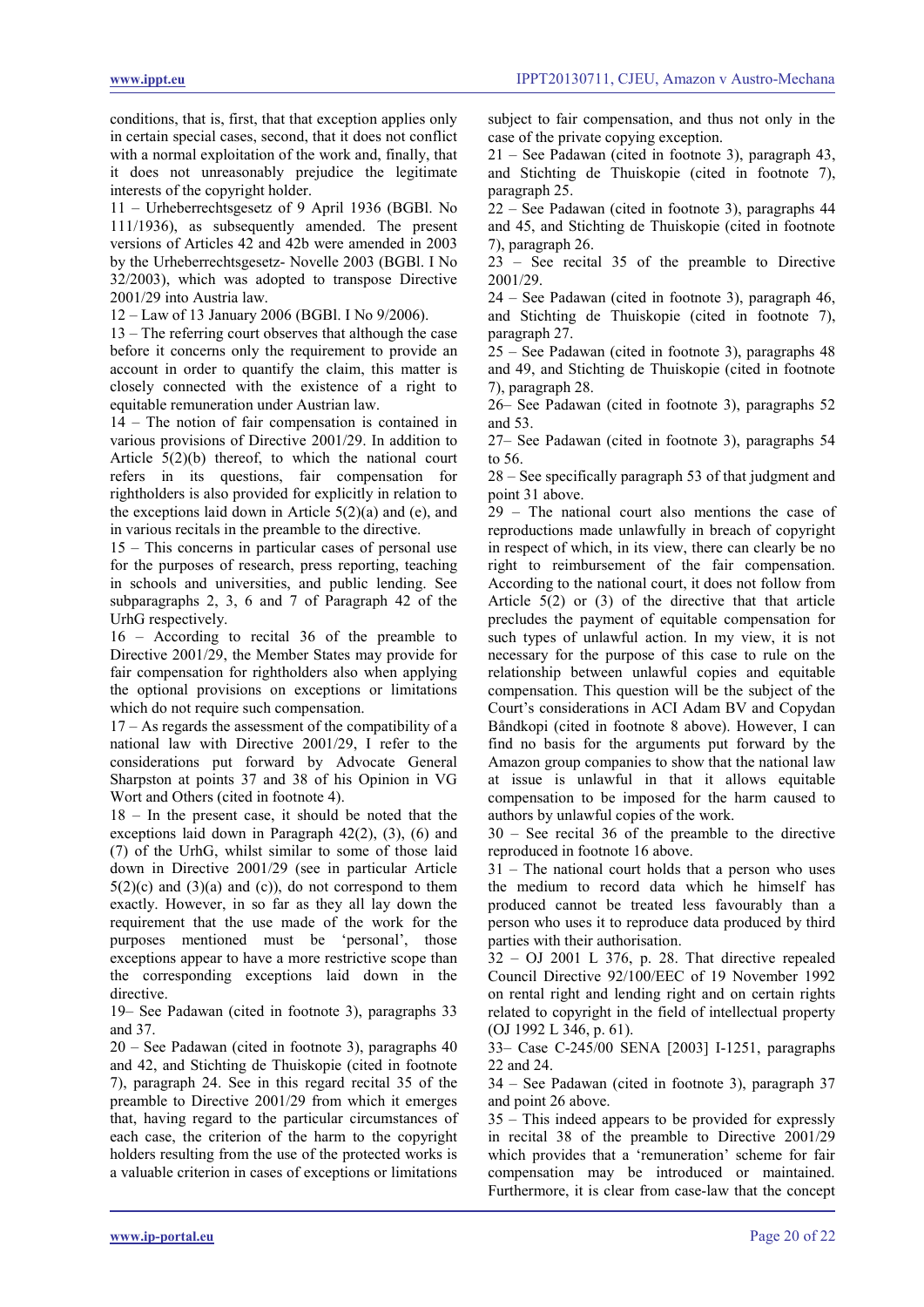of 'remuneration' has the same purpose as 'compensation', that is to establish recompense for authors to compensate for harm to them. See, to that effect, C-271/10 VEWA [2011] ECR I-0000, paragraph 29, and Luksan (cited in footnote 7), paragraph 34.

36– See Padawan (cited in footnote 3), paragraph 37.

37 – This allows a system to function which simplifies the collection and distribution of those funds to the advantage, in principle, of both the rightholders and those liable for such funds.

38 – See points 31 and 34 above; see Padawan (cited in footnote 3), paragraph 53.

39 – It is settled case-law that, in the context of the judicial cooperation established by Article 267 TFEU, the interpretation of provisions of national law is a matter for the courts of the Member States, not for the Court of Justice. See, for example, Case C-162/06 International Mail Spain [2007] ECR I-9911, paragraph 19, and the case-law cited.

40 – See point 28 above.

41 – In the copious case-law in that regard, see Case C-25/11 Varzim Sol [2012] ECR I-0000, paragraph 27, and the case-law cited.

42 – As regards the argument put forward by the representatives of the Amazon companies that the possibility of 'a priori exemption' is not clear from the order for reference, I consider that is clear from both the case documents and the discussion which took place at the hearing that the impact of the reimbursement system provided for in the law, to which the third part of Question 1 refers, is in practice reduced considerably by the existence of that possibility of a priori exemption. Therefore, in my view the existence of that possibility, which is clear from the case documents, is a circumstance of law and of fact which cannot be ignored in the assessment made by the Court.

43 – See recitals 9 and 31 of the preamble to Directive 2001/29.

44 – See Case C-275/06 Promusicae [2008] ECR I-271, paragraph 68, and more recently with regard to other directives, Case C-461/10 Bonnier Audio and Others [2012] ECR I-0000, paragraph 56.

45 – Padawan (cited in footnote 3), paragraph 46. Such a charge must essentially be considered as the 'price' to be paid for effective copyright protection.

46 – The Amazon group companies contest the national court's approach, contending that it conflicts with general legal principles, including, specifically, that of legal certainty. However, it should be noted that the Court has explicitly held that in the light of the obligation on the Member States to achieve the certain result of ensuring that the authors who have suffered harm actually receive payment of fair compensation for the prejudice which arose on its territory (see points 74 and 87 in fine below), 'it is for … the courts … to seek an interpretation of national law which is consistent with that obligation to achieve a certain result and guarantees the recovery of that compensation from the seller who contributed to the importation of those media by making them available to the final users' (see Stichting de Thuiskopie, cited in footnote 7, paragraph 39). Therefore, I consider that the national court's approach cannot be criticised in any way and, on the contrary, is entirely consistent with the case-law of the Court.

47 – Other than the case, which appears to me rather unlikely in practice, where a natural person systematically declares the use he will make of the medium before it is sold. De lege ferenda, it is conceivable that methods could be laid down to oblige a natural person to make such a declaration so as to render recourse to such an assumption unnecessary. Moreover, application of the assumption could in future also be marginalised by the development or expansion of technological methods of marketing the works. However, these considerations seem to me to go beyond the context of the present case which is within the existing factual and legal framework.

48 – Of the abundant case-law to that effect, see, most recently, Case C-41/11 Inter- Environnement Wallonie and Terre wallonne ASBL [2012] ECR I-0000, paragraph 35, and Case C-599/10 SAG ELV Slovensko and Others [2012] ECR I-0000, paragraph 15, and the caselaw cited.

49 – Case 222/78 Beneventi [1979] ECR 1163, paragraph 20.

50 – Order in Case C-185/12 Ciampaglia [2012] ECR I-0000, paragraph 5, and the case-law cited, and Case C- 370/12 Pringle [2012] ECR I-0000, paragraph 84.

51 – Case C-196/89 Nespoli and Crippa [1990] ECR I-3647, paragraph 23, and Case C-435/97 WWF and Others [1999] ECR I-5613, paragraph 29, and the caselaw cited.

52– See Luksan (cited in footnote 7), paragraphs 100, 105 and 108. Emphasis added.

53– See Luksan (cited in footnote 7) paragraph 101.

54 – Stichting de Thuiskopie (cited in footnote 7) paragraphs 34 and 36, and Luksan (cited in footnote 7), paragraph 106. In that regard, see, more specifically, point 87 below.

55 – In that regard, see also the views of Advocate General Trstenjak at points 168 and 177 of her Opinion in Luksan (cited in footnote 7).

56 – As regards the possible objection that such a system does not take sufficient account of the individual link between the harm cause to an individual author and the compensation due to him, it may be stated in reply that, as the Commission pointed out, a remuneration system for private copying is necessarily imprecise in that, as mentioned at point 65 above, it is presently impossible in practice to determine which work was reproduced by which user and on which medium.

57 – See, by analogy, VEWA (cited in footnote 35) paragraph 35, regarding the criteria for determining the amount of the remuneration due to authors in the event of public lending within the meaning of Directive 92/100 (cited in footnote 32).

58 – In that regard, I find eloquent the reference made in recital 11 of the preamble to Directive 2001/29 to the fact that one of the aims of an effective and rigorous